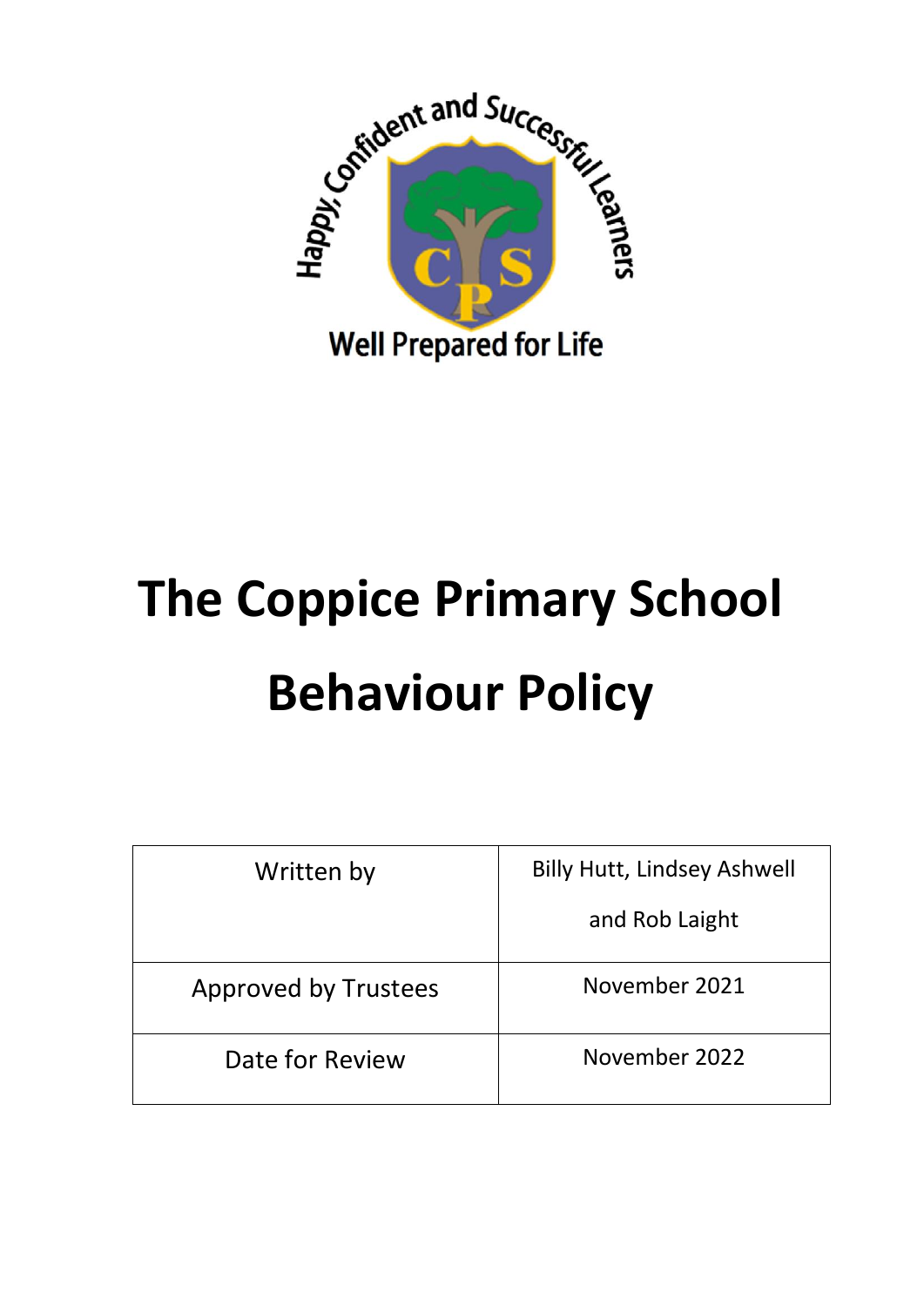# **The Coppice Primary School**

# **Behaviour Policy 2021**

#### **1. School vision:**

#### *"Happy, confident and successful learners that are well prepared for life"*

#### **2. Purpose of the policy:**

**2.1** This policy reflects the school values and philosophy in relation to the managing of behaviour and promotion of self-esteem at The Coppice Primary School and sets out a framework within which teaching and non-teaching staff can operate and sets out the school expectations of planning, teaching and assessment. The policy should be read in conjunction with each year group's curriculum planning.

 **2.2** This document is intended for:

- 1. All teaching and school management staff
- 2. All Teaching Assistants and pupil support staff
- 3. School Trustees
- 4. Parents
- 5. Inspection teams

#### **3. Introduction**

Good behaviour is essential to good learning. Better behaviour improves every aim of school imaginable. Therefore, we recognise that for the children to fulfil their potential, good behavioural values and habits need to be explicitly named, defined, modelled and for all pupils to be supported to understand how they relate to their lives both at school, at home and in society. At Coppice, this enterprise is not in addition to the quest for academic success and high standards of behaviour but integral to it.

We have constructed our behaviour policy around a behaviour curriculum that we call 'The Coppice Way'. To ensure our values are clear and easy to remember, we have kept to three core values which we expect all members of our school community to adhere to:

- be ready
- be respectful
- be responsible

Through the diligent and consistent application of this policy by every member of our school team, we believe that we can achieve our school vision statement. We will endeavour to provide and maintain a safe, friendly, encouraging, supportive and positive school environment in which we can all flourish.

Our behaviour management policy has been developed to help the child to learn from all the different types of behaviour that they might show. We aim to realise our vision (above) for our children by helping them to make the right choices with the aim of building their self-esteem.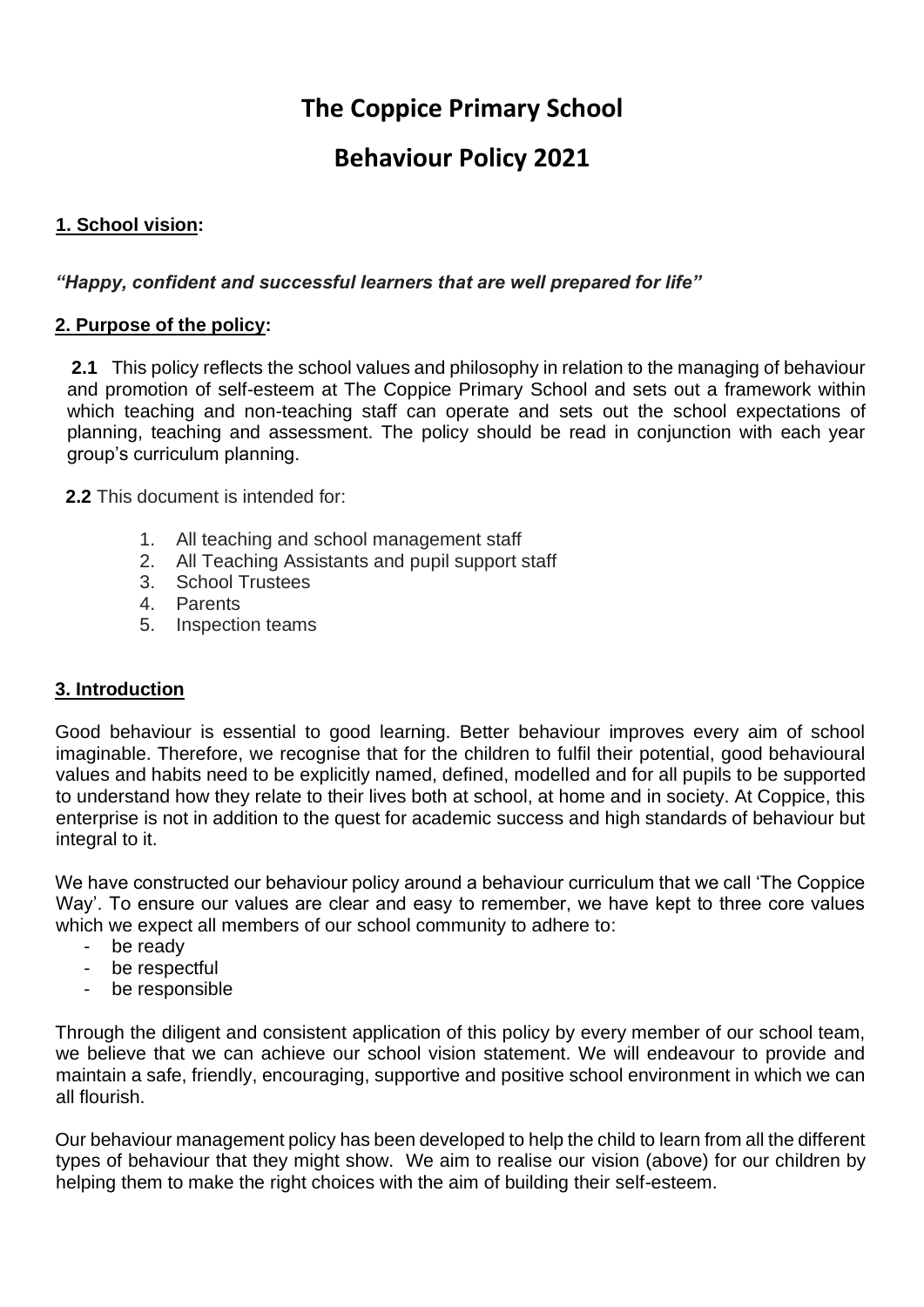This behaviour management policy is built on the premise that low self-esteem affects behaviour, learning and relationships.

Self-esteem is the personal picture that we have of ourselves, our strengths and our limitations. This self-image is built up by all the positive and negative responses of the people with whom we come into contact. Every child needs praise, success, recognition and affection; all of which feed into our vision (above) for our children.

A child can accept learning challenges and failure if he/she can draw upon support from people around them.

A child with low self-esteem either resorts to negative attention-seeking behaviour or withdraws, which in turn negatively affects his/her learning and relationships and becomes a negative, selffulfilling cycle. Our job as teachers is to ensure that no child (or adult) gets drawn into such a cycle.

#### **4. Inclusion:**

•

The Coppice Primary School welcomes people from all backgrounds regardless of gender, beliefs, sexuality, abilities or race. And, because of this, we truly believe that, if our behaviour policy does not work for all, then it does not work at all.

We believe in having high expectations for **all** children. This includes children with barriers or disabilities who may find behavioural expectations harder to achieve than others. In these circumstances, we will still maintain the same expectations, but will do so with sensitivity and warmth, taking into consideration the context and needs of the child; this is the case for all children, but especially for those who have significant additional needs.

Research shows that SEND children benefit more than anyone from calm, orderly schools where expectations are clear and unambiguous.

In exceptional circumstances, practice may need to be adapted to make it bespoke to the needs of SEND children, possibly including the implementation of a Pastoral Support Plan (PSP) or Individual Behaviour Plan (IBP) to support the child or interventions (e.g. Thrive ftc). Crucially, this support will be put in place as a complement to the school's existing behaviour management structures, not as a replacement for them.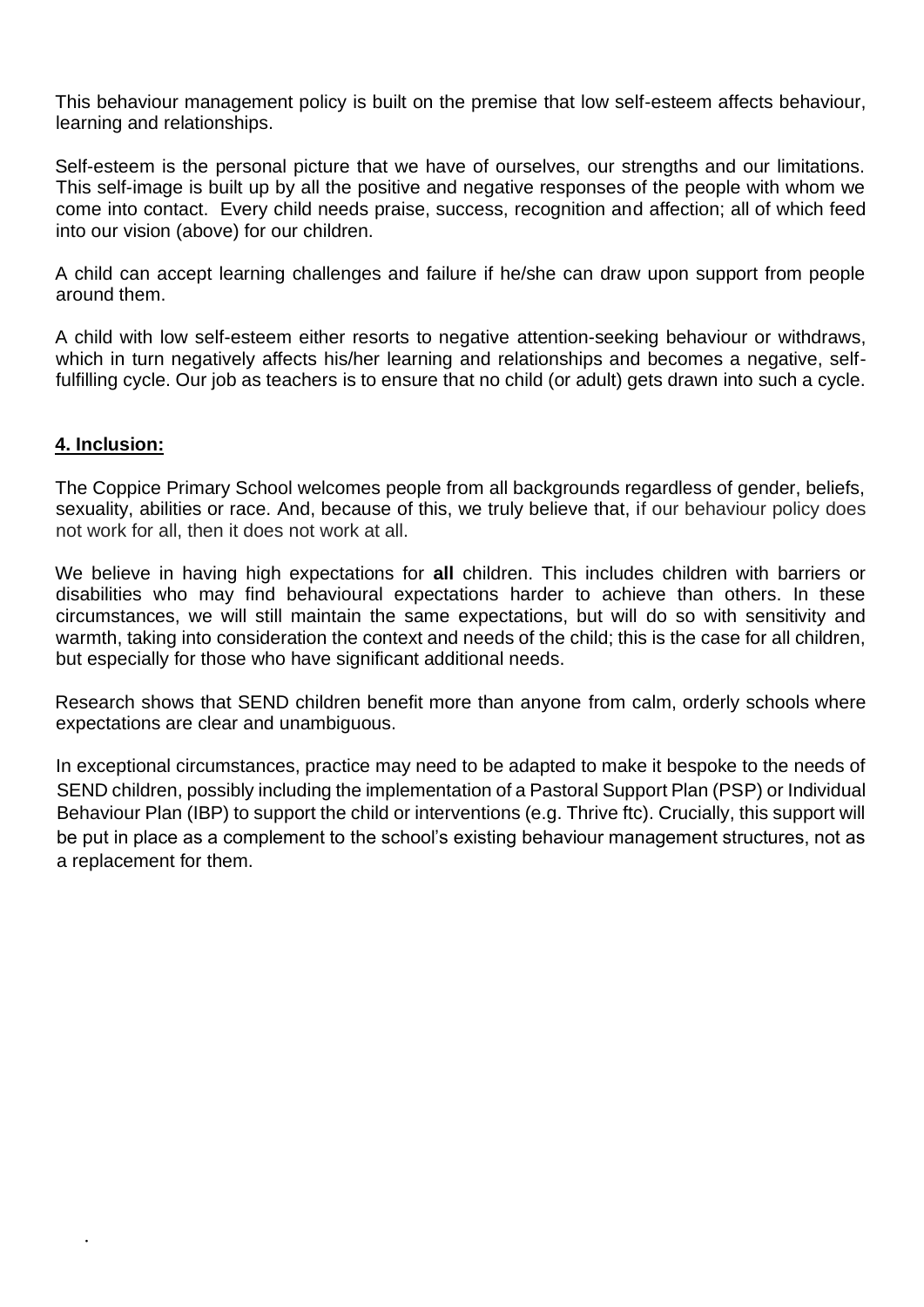## **5. School rules**

We will establish a set of whole school rules which are consistently applied across the school by all staff. These rules are explicitly taught and modelled to pupils. All children have a clear understanding of the rules, routines and expectations of behaviour and are therefore able to understand the consequences of their actions.

#### **o Be responsible, respectful and ready**

- **o Be kind to yourself and others**
- **o Always try your best**
- **o Move calmly and quietly around school**
- **o Dress to impress (Appendix 7)**
- **o Take care of one another and our things**
- **o Let everyone learn**

Please see Appendix 1 for further guidance and explanation.

#### **6. Routines and Expectations**

The first week of the school year will be devoted to teaching children 'The Coppice Way'. This will explicitly teach, model and practise the routines and school rules to all the children so that each routine becomes a habit. For EYFS children, The Coppice Way will be delivered at a slower pace over the course of the first few weeks of school. Throughout the school year, there will be continual reminders, reiteration and reinforcement from all staff at all times.

#### **6.1 Classroom Expectations**

We aim to provide a broad and balanced curriculum through quality teaching and learning experiences. The planning and delivery of high-quality learning experiences, matched to individual needs and abilities, minimise the opportunity for disruptive behaviour. Staff are entrusted to manage inappropriate behaviour promptly and efficiently in accordance with school policy. A combination of praise, rewards, feedback and consequences are used to encourage good behaviour from our pupils.

Pupils are expected to adhere to a number of classroom expectations, which include:

- Meeting and greeting their teacher politely at the classroom door on entry to school each morning, after break and after lunch (using our GLASS guide to greeting — see appendix)
- Following instructions given by an adult first time, every time
- Showing respect to others at all times
- Carefully hanging up their coats and bags in the cloakroom sensibly
- Settling quickly and calmly to daily reading each morning during registration
- Exhibiting good learning behaviours (for example, BLAST and SHAPE— see appendix 6)
- Raising hands before contributing to class discussions, unless instructed differently
- Speaking audibly in full sentences when making contributions to class discussion
- Relishing challenging and showing resilience
- Looking after our equipment and environment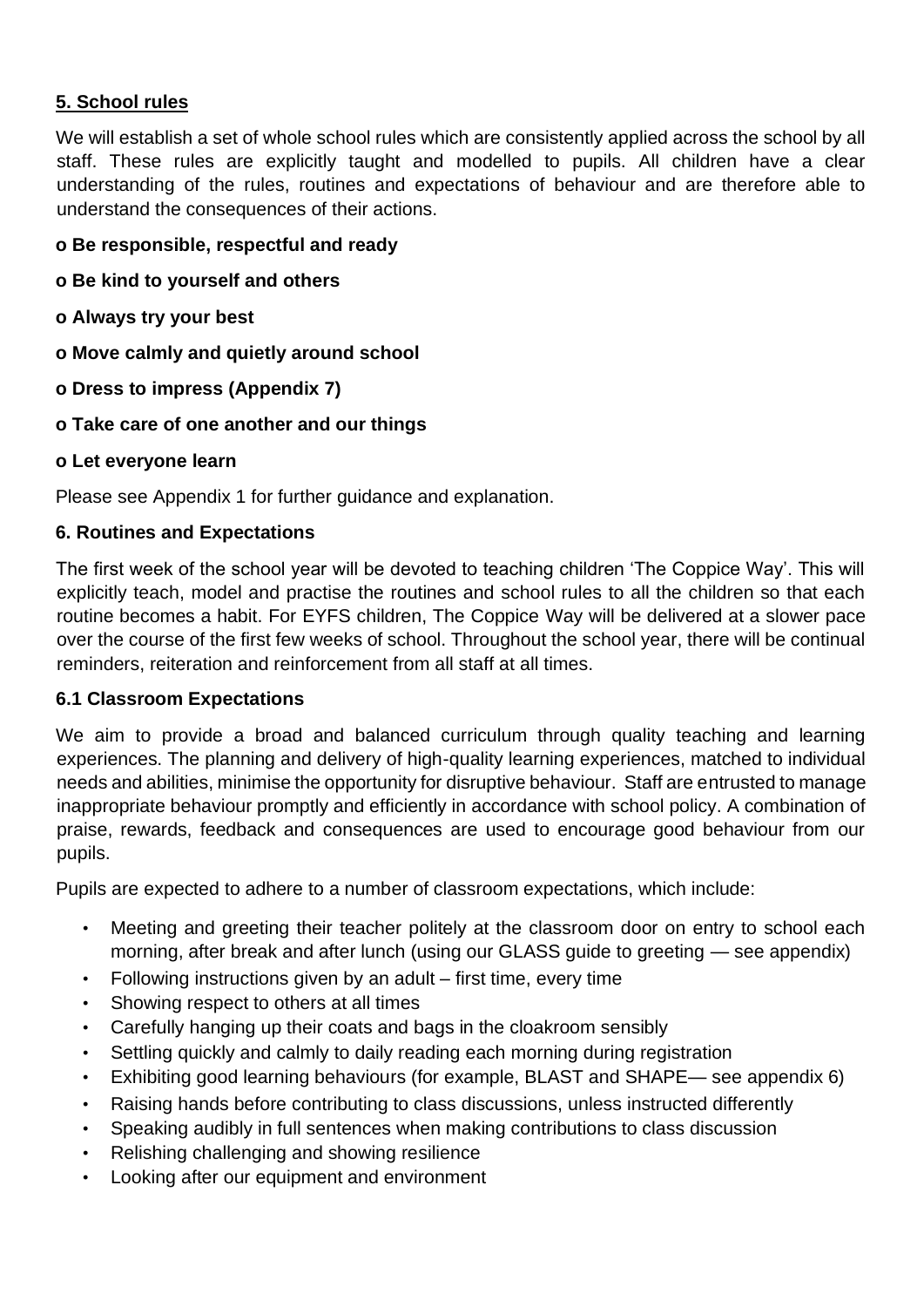## **6.2 Playground Expectations**

At The Coppice, we recognise the unique contribution that playground activities make to the wellbeing of the children at our school. Providing a safe and supportive environment, the playground offers children opportunities for play, creativity, fun and enjoyment. We attach great importance to ensuring that break and lunchtimes at our school offer children experiences that contribute to their social, physical and emotional health.

In particular we recognise that increased levels of physical activity not only improve children's health and fitness, but also have a large impact on ensuring positive behaviour and attitudes.

Pupils are expected to adhere to several playground expectations, which include:

- Having fun with one another and playing fairly
- Following instructions given by an adult **'first time, every time'**
- Showing respect to others at all times
- Looking after equipment and playing sensibly with it
- Tidying up equipment at the end of break times and lunchtimes
- Putting litter in the bins provided
- Being kind and helpful
- Lining up quickly and quietly
- Demonstrating **'fantastic walking'** when entering/exiting the playground
- The golden rule: **treat others the way you want to be treated**

#### **6.3 Dining Hall and Classroom Dining Expectations**

At The Coppice, we recognise the nutritional, social, and mental health benefits of sharing meals together. Children are encouraged to eat well, socialise and use good manners at lunchtimes.

Pupils are expected to adhere to a number of expectations, whether they are eating lunch in the dining hall or in a classroom, which include:

- Practising good hand hygiene washing or sanitising hands before and after meals
- Lining up sensibly, talking at a moderate volume
- Following instructions **'first time, every time'**
- Using good manners at all times, always saying **please and thank you (STEPS)**
- Talking politely and at a moderate volume with the other pupils on their tables
- Using good table manners when they are eating: using a knife and fork correctly, closedmouth chewing, respecting other pupils' personal space
- Only touching their own food
- Making a conscious effort to eat their lunch within the time allocated
- Tidying up after themselves: scraping plates/taking all their rubbish home with them in their lunch box/informing an adult of any spillages
- Using **'fantastic walking'** for transitions between the playground and the dining hall/classroom

## **6.4 Corridor Expectations**

•

As stated in the whole school rules, children are expected to move around the school calmly and quietly using **'fantastic walking'**. Adults are expected to model this to children as they move around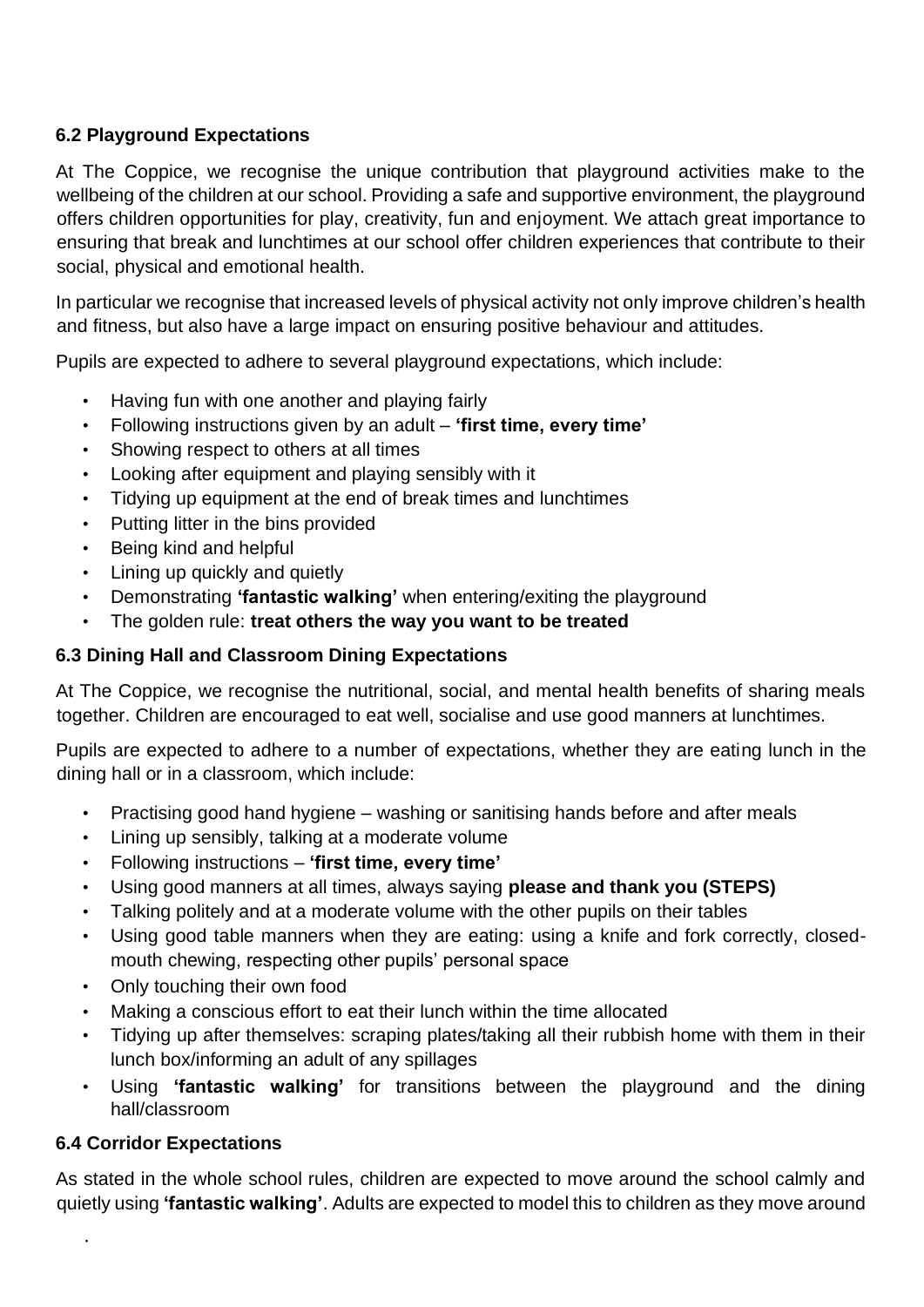the school and remind children when they are not using **'fantastic walking'**. Pupils should be discouraged from touching walls, doors and display boards in communal areas.

## **'Fantastic walking'** expectations include:

- Walking in single file
- Walking on the left-hand side of the corridor
- Face the way you are walking
- Walking quietly (inside voices)
- Walking with hands at your sides
- Walking with good posture shoulders back and down
- Walking with your head held high
- Smiling as you pass people in the corridor

## **6.5 Assembly Expectations**

Assemblies provide an opportunity to reinforce The Coppice's ethos, values and mission statement. Our school community typically gathers together twice each week.

Pupils are expected to adhere to a number of assembly expectations, which include:

- Walking into assembly silently using **'fantastic walking'**
- Lining up in the allocated position for their class, leaving space between themselves and the person in front
- Waiting to be instructed to sit down by a member of teaching staff
- Showing good learning behaviour: **BLAST B**e quiet, **L**isten to all of the words, **A**sk and answer questions, **S**it still, **T**rack the speaker
- Sitting still, keeping hands to themselves
- Celebrating the success of others through applause
- Standing up silently at the end of assembly when instructed to do so
- Walking silently back to class using **'fantastic walking'**

# **6.6 Library Expectations**

At The Coppice, our library provides a calm space for all students to think, create, share, and grow in their love of reading.

Pupils are expected to adhere to a number of expectations when using the library, which include:

- Walking to, from and through the library calmly, using **'fantastic walking'**
- Being very quiet when using the library
- Returning books to their correct place when choosing a book
- Treating our library books with respect and care
- Returning their library book before borrowing another
- Waiting patiently for an adult to check the book out of the library before taking a book
- Keeping our library neat and tidy
- Reporting books which are damaged to an adult
- Being kind and taking turns (sharing comfy seating and exciting books etc.)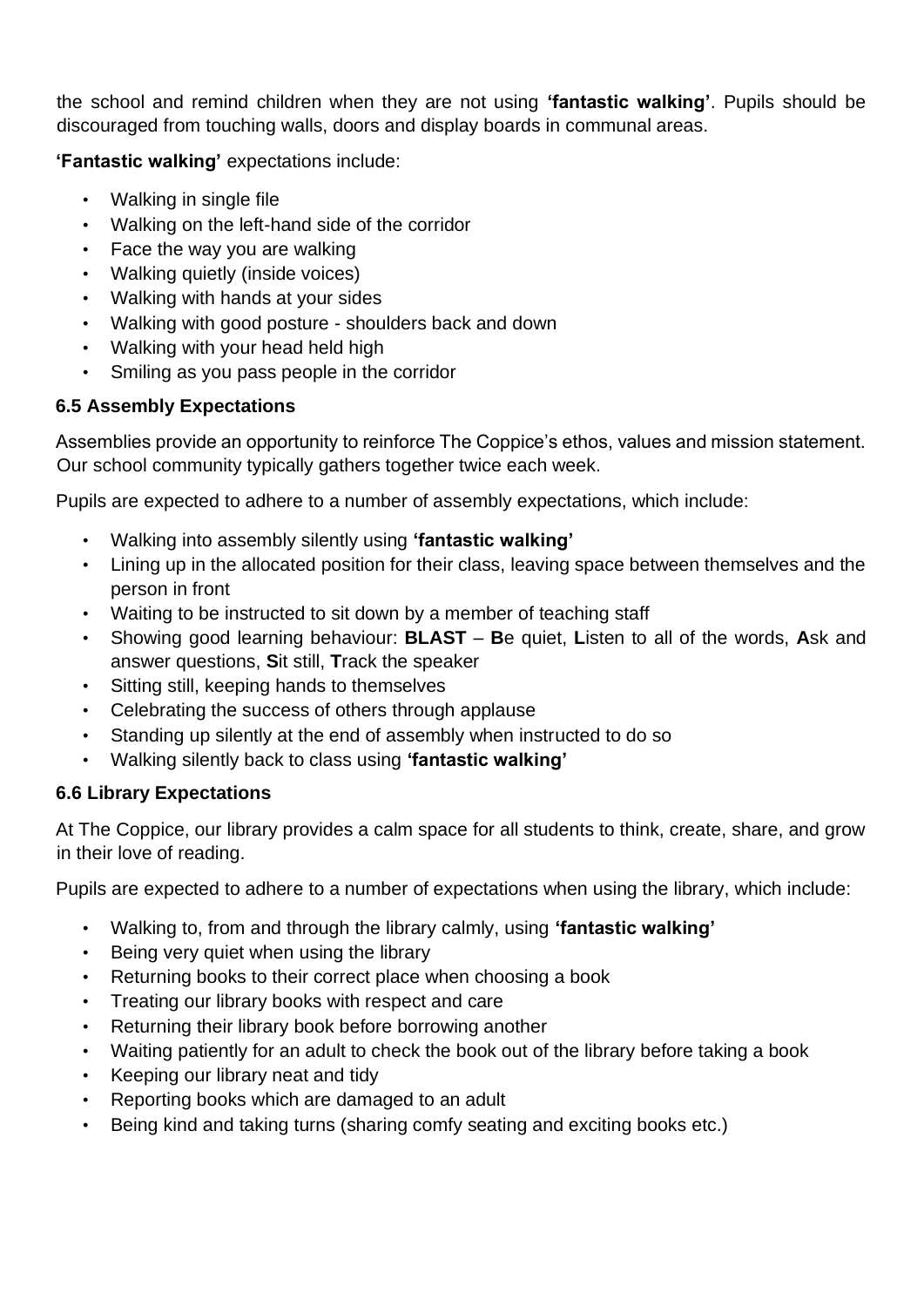# **6.7 School Trip/Local Community Expectations**

Students are expected to act as ambassadors for the school when out in the local community or on a school trip.

Pupils are expected to adhere to a number of expectations when they are off-site, these include:

- Showing respect and good manners to members of the pubic, teaching staff, parent volunteers and peers
- Listening carefully to adults and following instructions **'first time, every time'**
- Respecting the local environment by not littering or damaging property
- Using quiet voices to speak with their partner, particularly when walking through residential areas
- Staying safe and keeping close to the children in front when walking in a line
- Using seat belts when travelling in a car, on a bus or a coach
- Staying seated when travelling on a bus or coach
- Taking care of one another and sticking with their group/partner
- Following the whole school rules
- Telling an adult if they are feeling unwell

#### **7. Roles and responsibilities**

It remains the overall responsibility of the Head Teacher and the Senior Leadership Team to ensure that high standards of discipline are maintained on a daily basis. However, at The Coppice, we acknowledge the responsibility of every person — adult and child — in promoting and maintaining high standards of behaviour at all times.

#### **7.1 The Headteacher and Senior Leadership Team will:**

- Ensure the promotion of our school values, the school's mission statement and the wholeschool rules in and around school
- Ensure the health, safety and welfare of all staff and children
- Lead by example in the implementation of the Behaviour Policy, reinforcing the need for consistency throughout school
- Monitor practice to check that the Behaviour Policy is being implemented consistently by all staff members
- Reports to Trustees regarding the effectiveness of the Behaviour Policy and on the frequency of significant behaviour incidents
- Praise and encourage positive behaviour through celebration assemblies and rewards
- Support staff in dealing with dangerous pupil behaviour
- To investigate and action significant behaviour incidents, updating MyConcern
- Ensure that, where consequences are necessary, they are used appropriately and proportionately
- Work closely with parents/carers of children displaying challenging behaviour
- Review the Behaviour Policy on a termly basis

•

• Ensure all teaching staff and lunchtime supervisors are provided with high quality CPD to support with behaviour management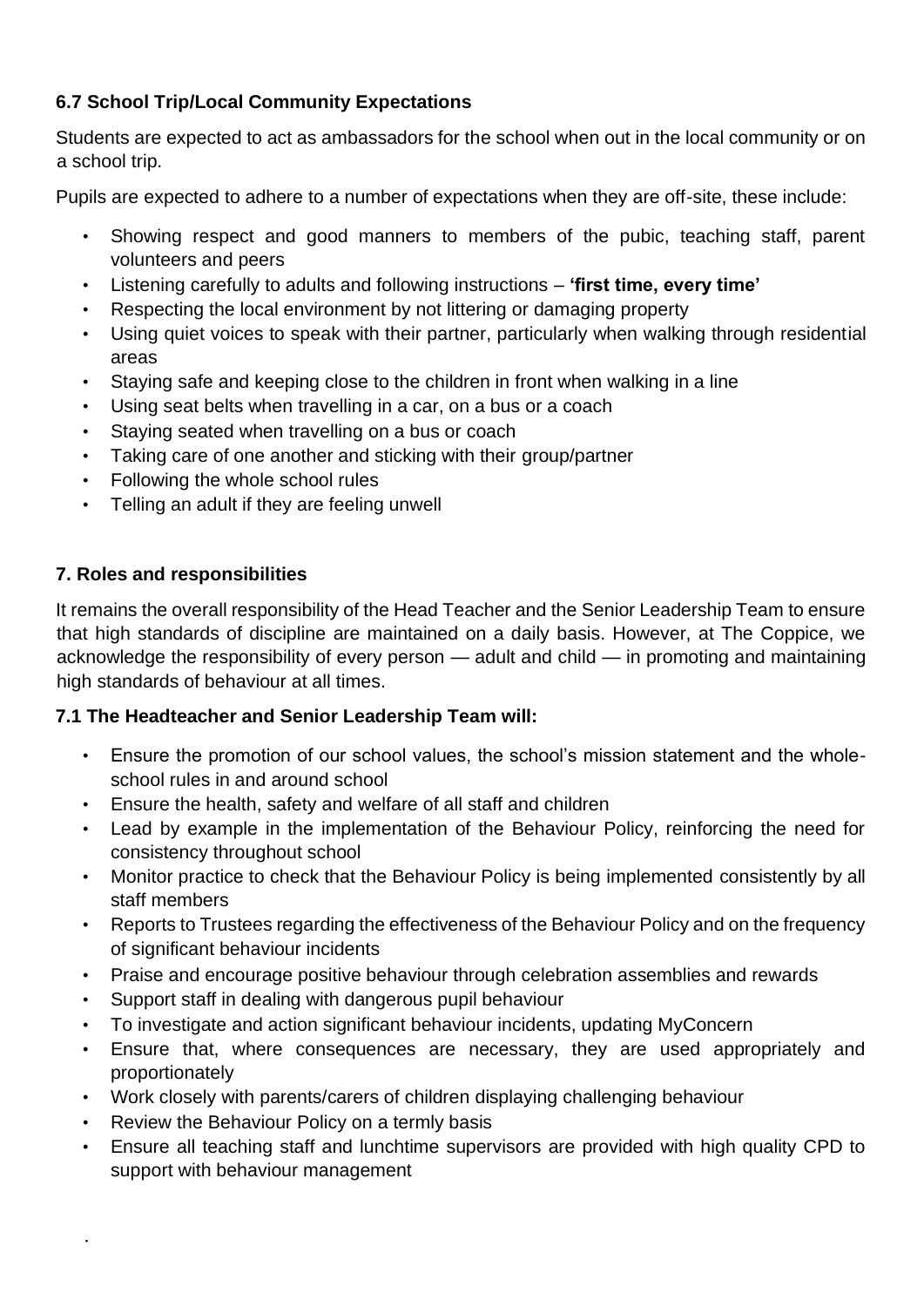• Use the Coppice 'shared mantras' when speaking to children about their behaviour (Appendix 6)

# **7.2 The Year Group Leaders will:**

- Support the Headteacher to ensure the promotion of the school's values, the school's mission statement and the whole-school rules in and around school
- Assist with monitoring that the Behaviour Policy is being implemented consistently by all staff members
- Implement the Behaviour Policy, reinforcing the need for consistency throughout school
- Be a positive role model
- Support all staff in dealing with difficult pupil behaviour
- Investigate and action significant behaviour where necessary
- Use The Coppice 'shared mantras' when speaking to children about their behaviour (Appendix 8)

# **7.3 All teaching staff will:**

- Promote the school's values, the school's mission statement and the whole-school rules in and around school
- Explicitly teach the whole-school rules and routines to the children through 'The Coppice Way' lessons
- Make sure that they are always present to supervise children in the classroom
- Be positive role models using appropriate tone, language and volume to model good behaviour to pupils
- Prepare equipment and materials before each lesson
- Plan and deliver effective lessons, taking account of children's starting points and behavioural needs
- Be proactive and use a range of strategies which limit the possibilities for students to lose focus or misbehave (Appendix 6)
- Use praise and positive reinforcement as the primary technique for encouraging good behaviour
- Use team points and other in-class reward systems to reward pupils who go *above and beyond* expectations (Appendix 2)
- Celebrate children's success through selecting a weekly Star of the Week winner
- Use the amber/red card warning system consistently for disruptive and difficult behaviour
- Work closely with Lunchtime Supervisors to promote good behaviour over lunchtime
- Work in partnership with the SLT (and the SEND and Thrive teams if necessary) to create Individual Behaviour Plans for pupils who need additional support with behaviour
- Record all significant behaviour incidents using MyConcern and inform a member of SLT
- Report all dangerous behaviour to a member of SLT and record this as a significant behaviour incident on MyConcern
- Exercise professional judgment regarding the reporting of persistent behaviour issues on **MyConcern**
- Build strong links with parents, communicating successes as well as concerning behaviour in a timely manner
- Use the Coppice 'Shared Mantras' when speaking to children about their behaviour (Appendix 6)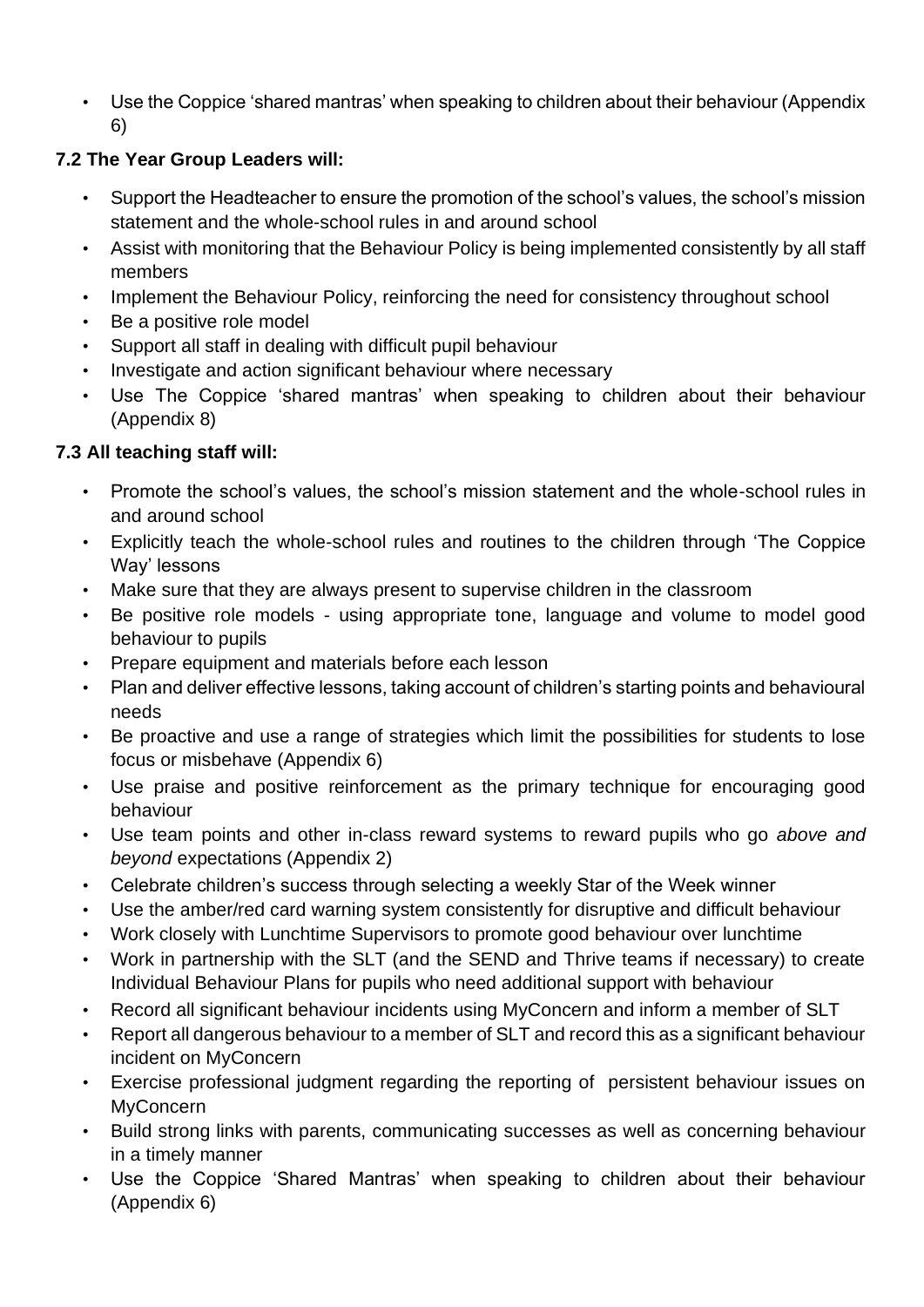## **7.4 All Lunchtime Supervisors will:**

- Promote the school's values, the school's mission statement and the whole-school rules during lunchtime
- Be positive role models
- Be proactive and use a range of strategies which limit misbehaviour and confrontation
- Meet and greet children as they enter the dining hall/classroom
- Use the children's names when addressing them
- Smile and say something positive to the children on a regular basis
- Think positively and identify good behaviour
- Narrate the positive: verbally praise children going *above and beyond* to promote good behaviour for all children
- Encourage the children to be active and facilitate fun games and activities on the playground
- Use team points to reward children who go **above and beyond** playground/dining hall expectations
- Ensure the children use **'fantastic walking'** when moving around school
- Insist that the children line up quietly and back into school silently
- Communicate behavioural successes and concerns with the child's class teacher
- Use the amber/red card warning system consistently and proportionately for disruptive and difficult behaviour
- Report all dangerous behaviour to class teachers and a member of SLT
- Use the Coppice shared mantras when speaking to children about their behaviour (Appendix 8)

## **7.5 Children will:**

- Live out the school's values and our school's mission
- Follow the whole-school rules, routines and expectations
- Accept responsibility for their actions and their impact on others
- Work cooperatively
- Accept consequences and be willing to be reflective, with a view to making good choices in the future
- Pupils in Years 5 and 6 actively take on additional responsibilities, including aiding staff in the supervision of younger pupils through the buddy system. The roles of and Team Captains, Vice-Captain and School Councillor are considered to be reflective of the positive attitudes and standards to which all pupils should aspire.

# **7.6 Parents will:**

- Promote the school's values, the school's mission statement and the whole-school rules
- Support the school's Behaviour Policy
- Work in close partnership with the school, discussing problems that may arise with their child's class teacher
- Inform the school of any changes in circumstances that may affect their child's behaviour
- Attend Parents' Evenings (in person or online via Schoolcloud)
- Discuss the whole-school rules with their child, emphasising their support of them and assisting when possible with their enforcement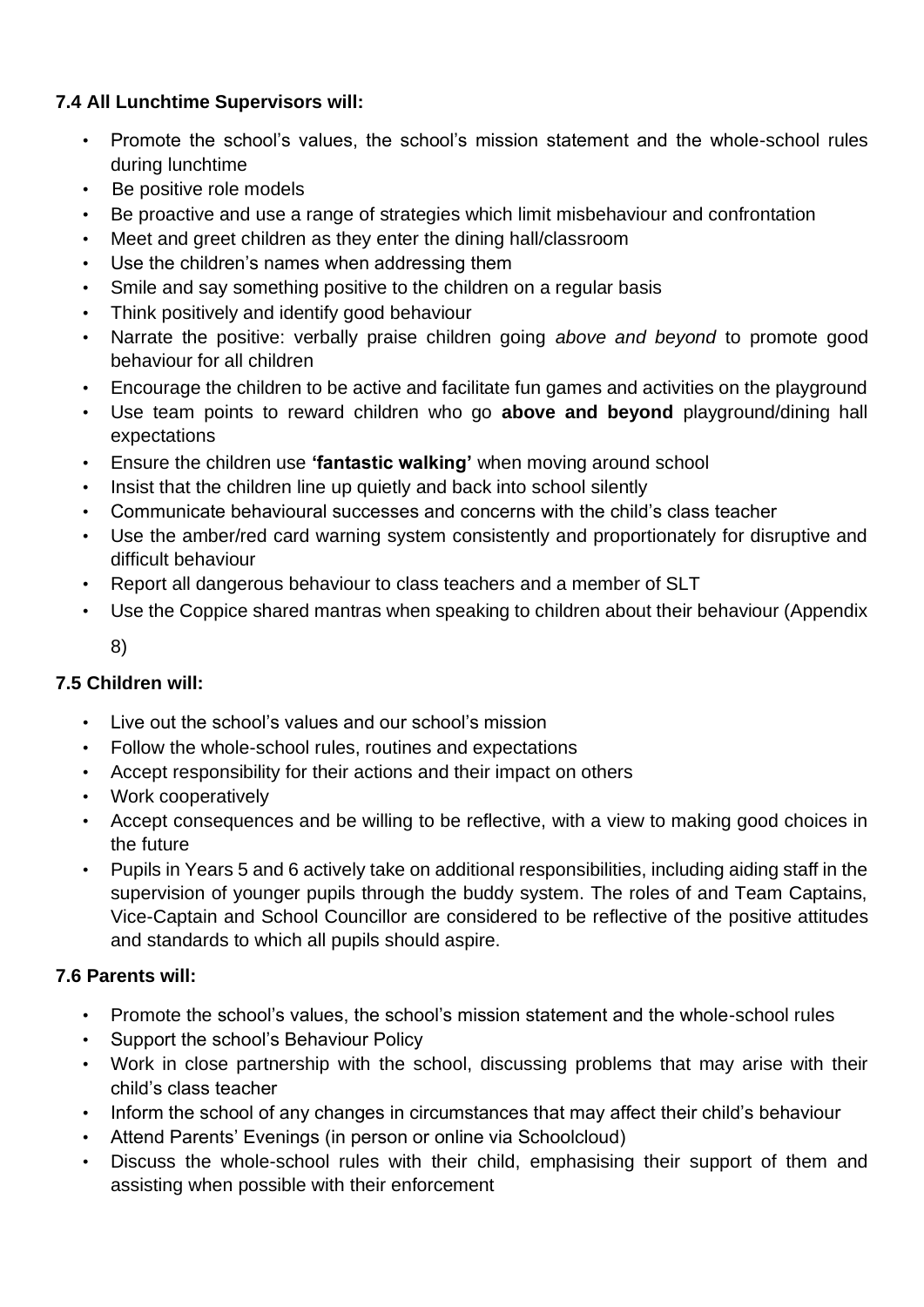- Recognise that teaching and learning cannot take place without good behaviour being in place
- Remember that all staff approach behavioural incidents patiently and positively

#### **7.7 The School Trustees will:**

- Carry out their statutory duty relating to exclusions and disciplinary issues
- Review the frequency of significant behaviour incidents
- Evaluate the effectiveness of the policy with the Headteacher

#### **7.8 Staff Code of Conduct**

The Staff Code of Conduct Policy has been shared with all those working within our school community. This document details the staff code of conduct and gives further guidance on the roles and responsibilities of staff members. Further detail on staff conduct can also be found in the Coppice Staff Handbook.

#### **8. Classifying Behaviour**

Behaviour can be classified into four categories: Desirable, Disruptive, Difficult and Dangerous.

| <b>Examples of Desirable Behaviour:</b>                                                                                                                                                                                                                                                                                                      | Staff members responsible for feedback:                                       |
|----------------------------------------------------------------------------------------------------------------------------------------------------------------------------------------------------------------------------------------------------------------------------------------------------------------------------------------------|-------------------------------------------------------------------------------|
| Going above and beyond expectations<br>Relishing challenge<br>Working together<br>Engaging enthusiastically in lessons<br>Listening carefully<br>Being kind<br>Looking after the school environment<br>Using 'fantastic walking'<br>High standards of respiratory and tactile<br>hygiene<br>Good manners                                     | All staff                                                                     |
| <b>Examples of disruptive behaviour</b>                                                                                                                                                                                                                                                                                                      | Staff members responsible for feedback:                                       |
| Minor misbehaviour in corridors or around school<br>(running, being on the wrong side etc.)<br>Dishevelled uniform (e.g. untucked shirt)<br>Untidy written work<br>Shouting out in class<br>Swinging on their chair<br>Disengagement in class/worship/assembly<br>Distracting others<br>Negatively impacting on the learning of other pupils | Class Teachers, Teaching Assistants and<br><b>Learning Support Assistants</b> |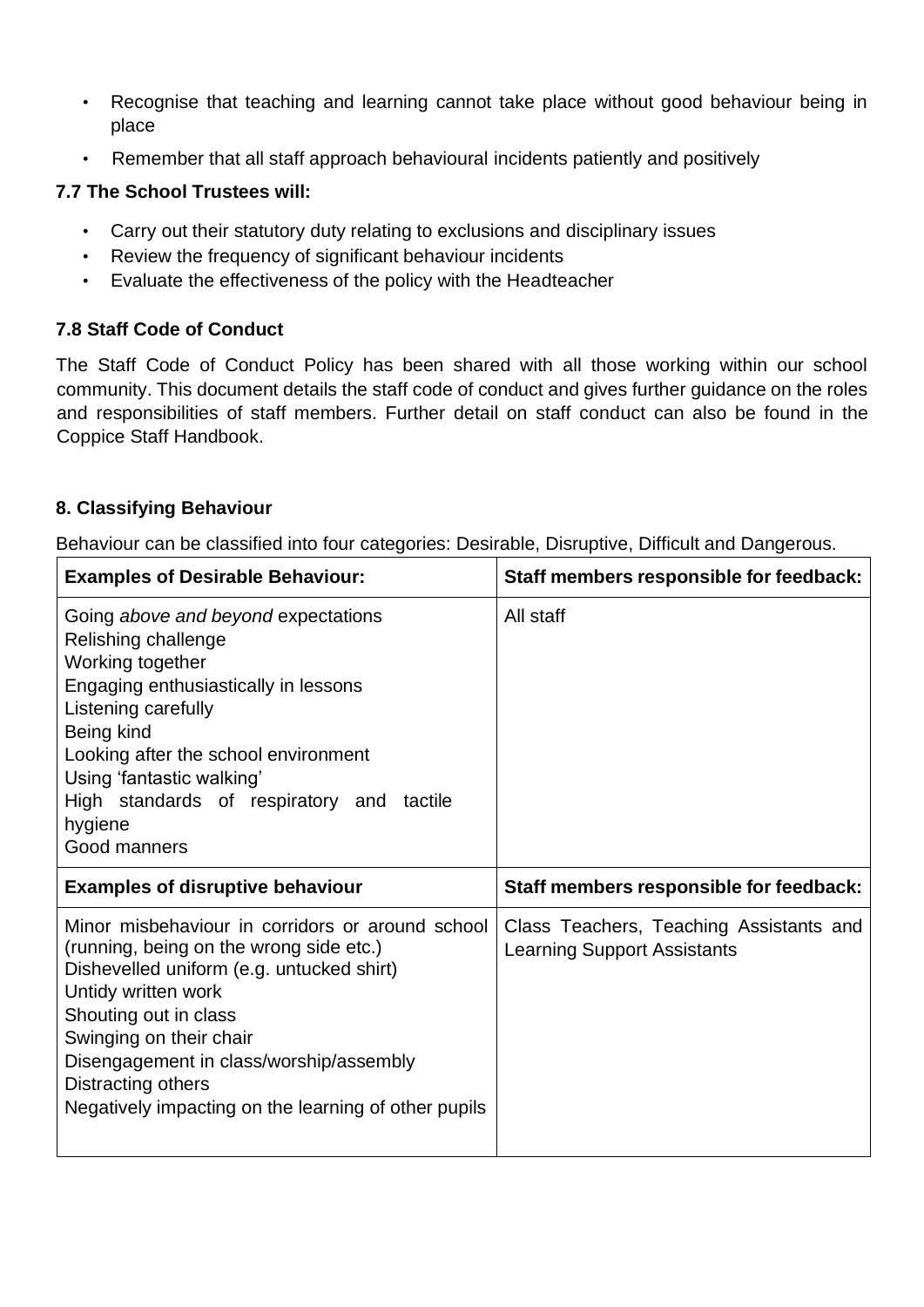| Talking in class while an adult is addressing the<br>class<br>Disregarding instructions<br>Entering<br>school<br>building<br>needlessly<br>the<br>at<br>break/lunchtime<br>Showing a lack of care for school property<br>Not respecting other pupils' personal space<br>Touching or pushing one another when lining up<br>Rude or disrespectful behaviour, including using<br>unkind words                         | Teachers, Teaching Assistants,<br>Class<br>Learning Support Assistants and Lunchtime<br>Supervisors                                                  |
|--------------------------------------------------------------------------------------------------------------------------------------------------------------------------------------------------------------------------------------------------------------------------------------------------------------------------------------------------------------------------------------------------------------------|------------------------------------------------------------------------------------------------------------------------------------------------------|
| <b>Examples of difficult behaviour:</b>                                                                                                                                                                                                                                                                                                                                                                            | Staff members responsible for feedback:                                                                                                              |
| Persistent disruptive behaviour (see above)<br>Refusal to complete tasks set<br>Kicking out (not directly at a person)<br>Thoughtlessly throwing objects (not directly at a<br>person)<br>Hitting out (not directly at a person)<br>Intentionally damaging school property<br>Non-aggressive swearing<br>dishonest<br><b>Being</b><br>Stealing                                                                     | <b>Class</b><br>teachers,<br>Teaching<br>Assistants,<br>Learning<br>Support Assistants, Lunchtime Supervisors<br>and<br>Year Leaders/Assistant Heads |
| <b>Examples of dangerous behaviour:</b>                                                                                                                                                                                                                                                                                                                                                                            | Staff members responsible for feedback:                                                                                                              |
| Persistent difficult behaviour (see above)<br>Spitting (on the floor or at others)<br>Coughing/breathing on others deliberately<br>Targeted hitting, pinching, kicking or biting<br>Throwing objects at a person<br>Running out of class/running away in public places<br>Damaging or destroying school property<br>Racist, homophobic or prejudicial language<br>Aggressive swearing (directed at another person) | Headteacher and Senior Leadership Team                                                                                                               |

#### **9. Sexual harassment and sexual violence:**

The school has a zero-tolerance to incidents of sexual harassment and sexual violence. Consequently, the school will ensure that all incidents of sexual harassment and/or violence are met with a suitable response, and never ignored. Pupils are encouraged to report anything that makes them uncomfortable, no matter how 'small' they feel it might be.

The school's response will be:

- Proportionate
- Considered
- Supportive
- Decided on a case-by-case basis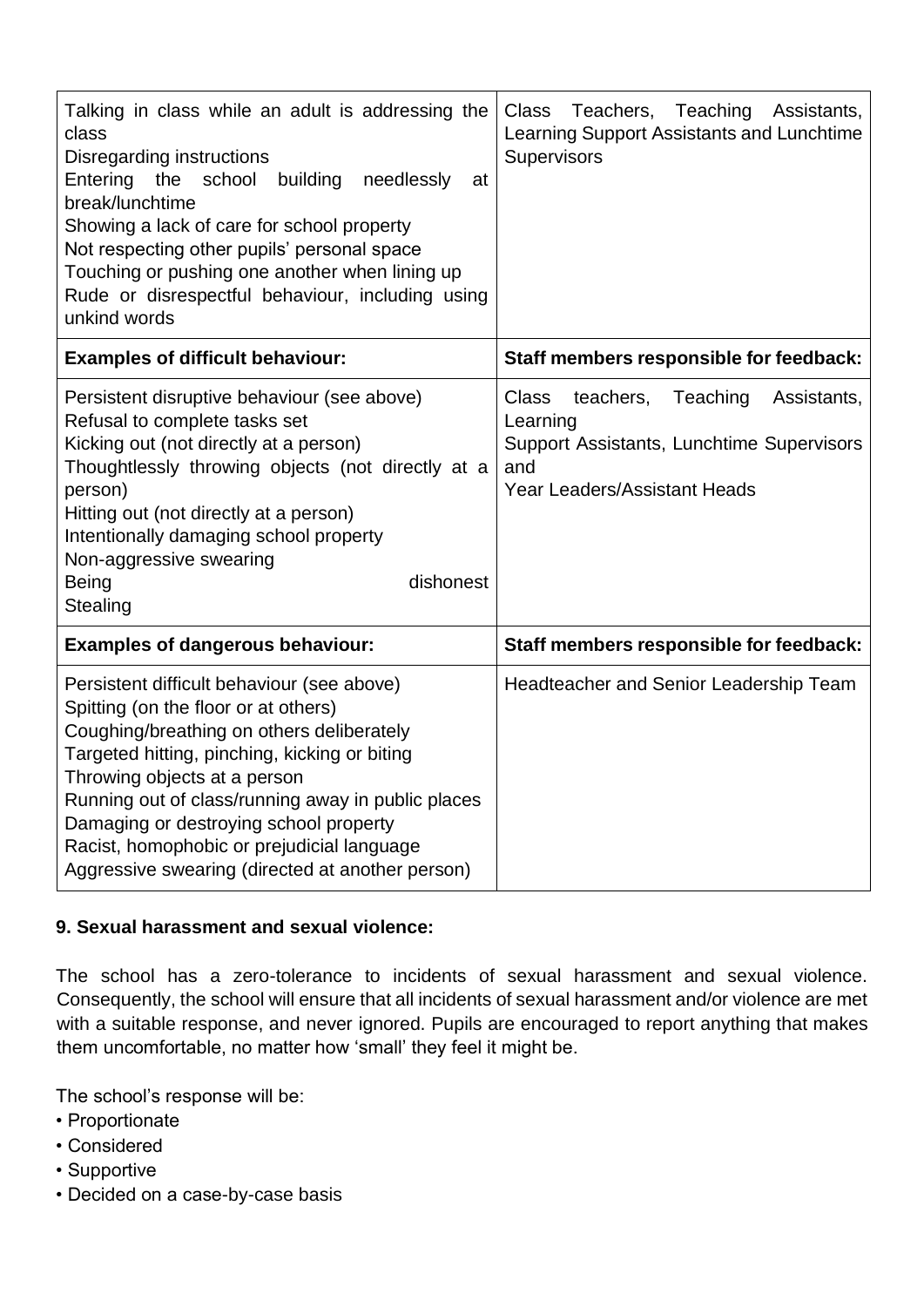The school has procedures in place to respond to any allegations or concerns regarding a child's safety or wellbeing. These include clear processes for:

- Responding to a report
- Carrying out risk assessments, where appropriate, to help determine whether to:
- Manage the incident internally
- Refer to early help
- Refer to children's services
- Report to the police

Please refer to our child protection/safeguarding policy and peer on peer abuse policy for more information.

#### **10. Bullying**

Bullying is defined as the repetitive harming of one person or group by another person or group. It is deliberately hurtful and repeated, over a period of time. Details of our school's approach to prevention and addressing bullying are set out in our Anti-Bullying Policy.

#### **11. Off-site behaviour:**

Sanctions may be applied where a pupil has misbehaved off-site when representing the school, such as on a school trip.

#### **12. Rewarding** *Desirable Behaviour* **and Achievements**

Rewarding positive behaviour is the first step that must be taken to modify behaviour both in class and in and around the school. Through habitually recognising desirable behaviour and rewarding it, we reinforce the culture we want in our school and motivate our children to uphold it. The Coppice will seek to encourage and reward positive behaviour, good work or demonstration of positive personal values by using a range of forms of recognition:

- Positive feedback to individuals or groups
- Use of the class recognition board a display to highlight children who have gone 'above and beyond' with their effort. Unlike team points, this doesn't have a 'tariff' and can be used at the discretion of the teacher to highlight children for positive behaviour, effort and thinking.
- Visual prompts to highlight individual's good behaviour, i.e. stickers
- Good news of the day letters, phone calls or emails home to parents
- Consistent use of Team Points (Appendix 2)
- Being sent to the subject leader to show their work
- Star of the Week Award (weekly including bench privilege in assembly)
- A celebration assembly is held half-termly in celebration of pupils' success in and beyond the school day
- Hot chocolate with the Headteacher, Deputy Headteacher or Assistant Headteacher (Star of the Week reward)
- House Celebrations based on House Point totals (half-termly)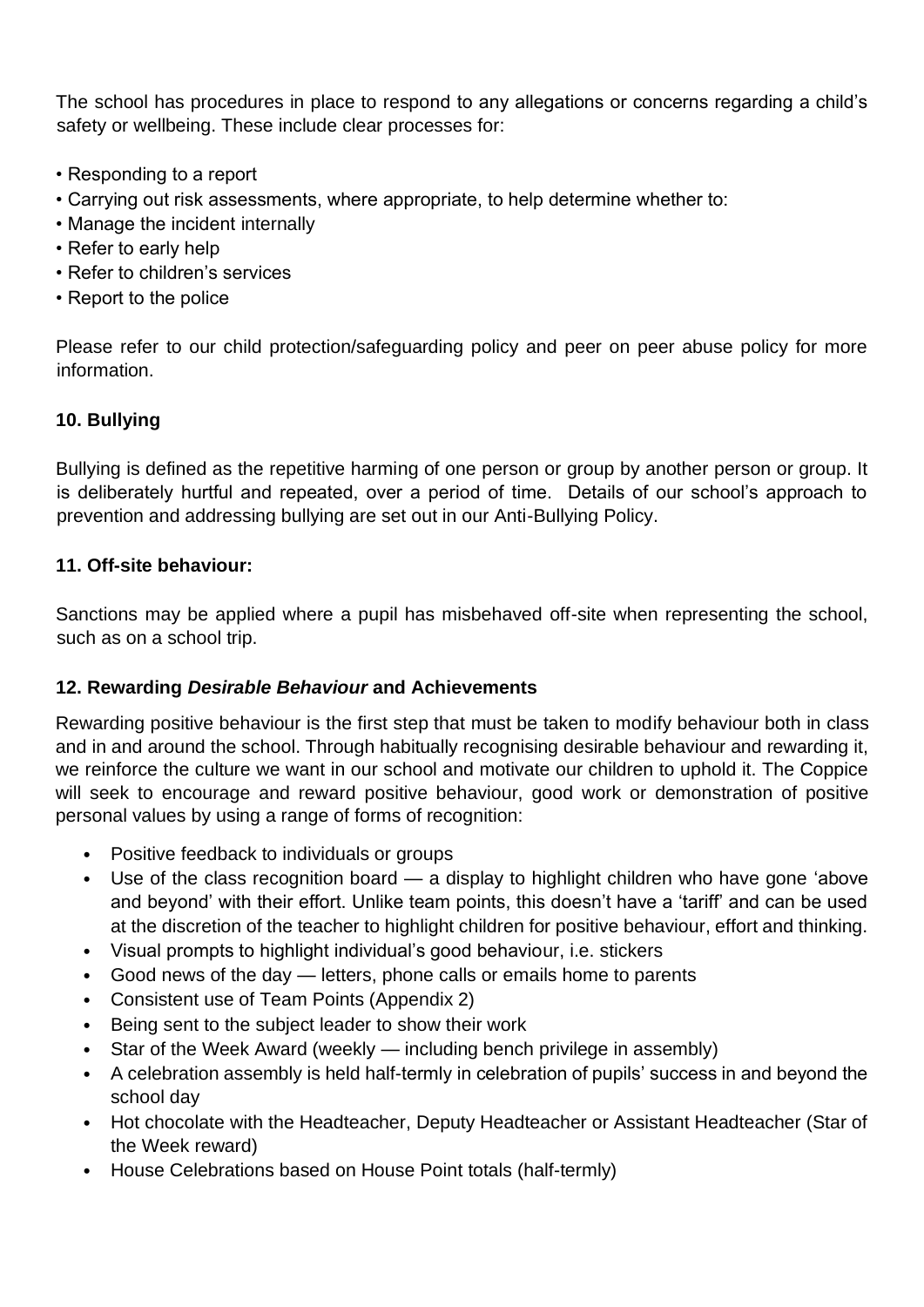#### **13. Consequences**

While we believe that our children can be proactively taught how to behave in school, we also accept that sometimes our school rules will be broken. In these situations, staff will need to use consequences consistently and proportionately to deter poor behaviour and act as a guide for future behaviour. Every consequence issued will be based on the level of risk to the child and/or others. Consequences will seek to restore and repair relationships and support the child in demonstrating consistently good behaviour moving forward.

When dealing with behaviour incidents staff adhere to the following principles:

- Feedback to be given immediately after the poor behaviour, causing the least possible disruption to the learning of other pupils
- Feedback to criticise the behaviour and not the child
- Feedback should be delivered in a calm and professional manner
- Feedback should include WHY the behaviour was unacceptable, the Whole School Rule that was broken and WHAT improvements the teacher or TA requires from the child.
- consequences should be proportionate to the behaviour

Tiered consequences allow teaching staff and lunchtime supervisors to remind children of the high expectations we have of behaviour and give children the opportunity to take responsibility for the choices they make and move forward. For many children the *Reminder* and verbal *warning* is enough to encourage them to do this. However, at times, when children may be **exhibiting a range of disruptive or difficult behaviours** it may be necessary for staff to give additional warnings and consequences.

Adults in school are proactive and will always aim to limit situations where children lose focus or engage in disruptive behaviour.

Before a verbal warning is given, staff will use non-verbal cues such as eye contact, body language, hand signals or general reminders about expectations to the whole class. If a child continues to exhibit **disruptive** or **difficult behaviour,** adults will respond calmly following the scripted intervention set out below.

| <b>Tiered consequence</b>            |  | <b>Explanation and Feedback</b>                                                                                                                                                                                                                                                                                                                                                                               |
|--------------------------------------|--|---------------------------------------------------------------------------------------------------------------------------------------------------------------------------------------------------------------------------------------------------------------------------------------------------------------------------------------------------------------------------------------------------------------|
| Least invasive intervention<br>first |  | <b>Judicious</b> use of strategies to correct disruption early and offer<br>children the chance to change their behaviour without breaking<br>the flow of lessons. This intervention can then be increased<br>subtly, though it is important that this is judicious so that children<br>are not given an abundance of chances to break school rules<br>without moving onto the formal ladder of consequences. |
|                                      |  | Be seen looking: From the position of maximum visibility, show<br>that you are monitoring the class closely by tilting your head,<br>scanning the room from left to right. Take a couple of minutes at<br>the start of each lesson, once the children begin an activity, to<br>show the students you are looking at them and that you care that<br>they do what you have asked.                               |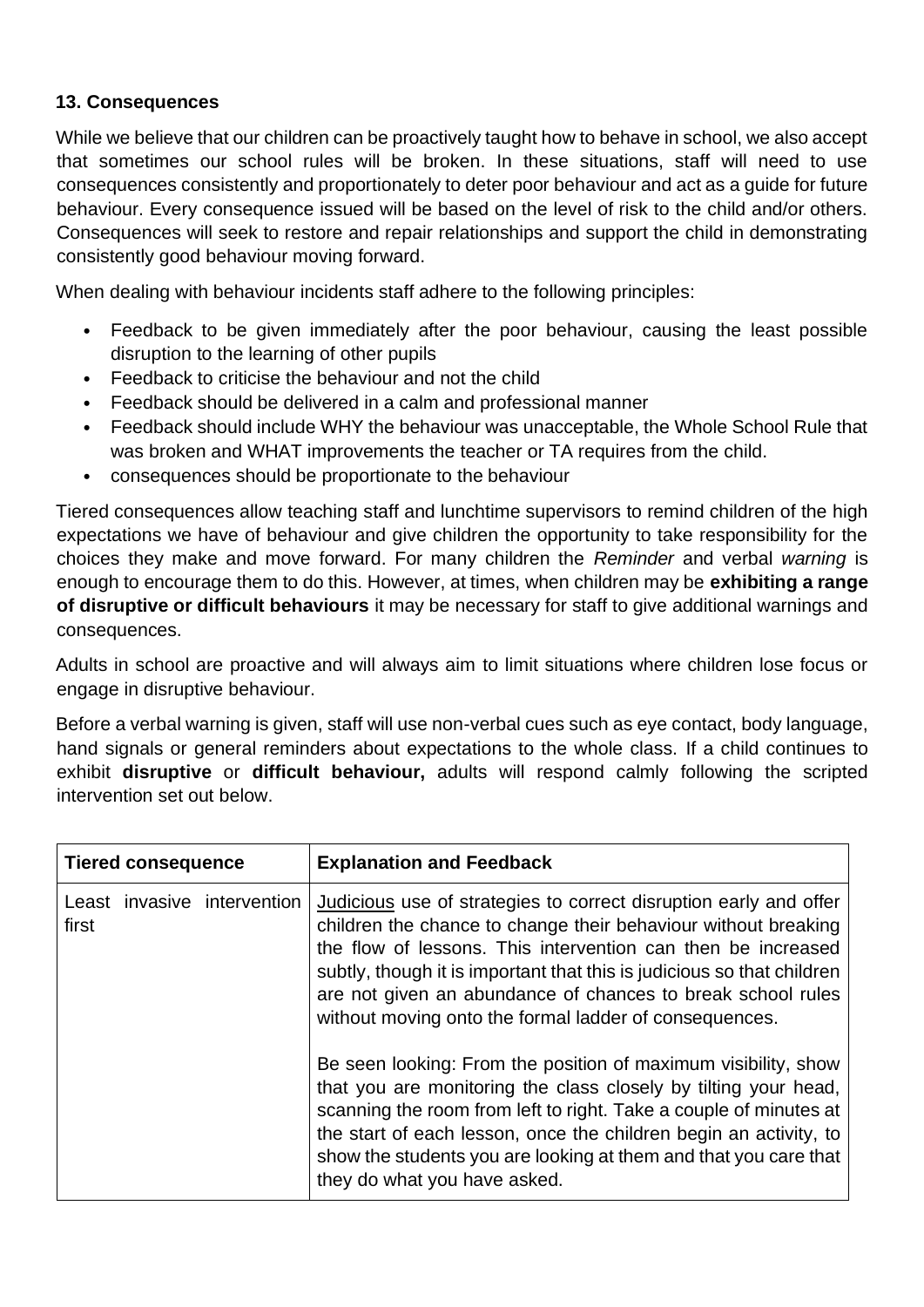|                          | Silent non-verbal: hand signal, eye contact, facial expression<br>(e.g. furrowed brow or raised eyebrows), shake head, tactical<br>sharp pause, strategic move closer or gesture (e.g. hand on<br>desk of someone drawing on their whiteboard).<br>Unnamed behaviour prompt: 'We're (e.g. tracking the speaker).<br>Thank you (Amirah). Thank you (James). Just waiting for 100%.<br>We need one person  and 100% - great.'<br>or (more targeted) 'Almost everyone is doing the right thing<br>we're just waiting for a couple of children on this table'.                                                                                                                                                              |
|--------------------------|-------------------------------------------------------------------------------------------------------------------------------------------------------------------------------------------------------------------------------------------------------------------------------------------------------------------------------------------------------------------------------------------------------------------------------------------------------------------------------------------------------------------------------------------------------------------------------------------------------------------------------------------------------------------------------------------------------------------------|
| Reminder                 | A verbal reminder of the rules<br>Example: "I notice that you are shouting out and not following<br>our school rules. Please wait for the teacher to decide who<br>speaks, as this is being respectful. Thank you."                                                                                                                                                                                                                                                                                                                                                                                                                                                                                                     |
| Warning                  | Explain that you have spoken to the child about breaking the<br>rules and that they are now receiving a specific warning in<br>relation to this behaviour $-$ there will be a consequence if the<br>behaviour does not change.<br>Example: "I notice that you are shouting out which is breaking<br>our school rule of being respectful. If this continues you will<br>receive an amber consequence which means you will stay in to<br>speak with me for some of your breaktime/have a time out<br>(EYFS).<br>Do you remember yesterday, when you put your hand up and<br>made some wonderful contributions to our class discussion?<br>That is what I need to see from you today. Thank you."                          |
| <b>Amber Consequence</b> | Explain that they have still chosen not to follow our school rules<br>and as a result they have received an amber consequence. This<br>means they must speak to you for a few minutes at break-time.<br>Warn that if they chose to break the rules again they will receive<br>a red consequence and lose their whole playtime and have to<br>speak to the Year Leader/Assistant Headteacher about their<br>actions.<br>Example: "I notice that you are still interrupting by shouting out.<br>You are breaking our school rule of being respectful. You have<br>now received an amber consequence. You have now chosen to<br>spend some of your breaktime speaking with me/catching up on<br>the work you have missed." |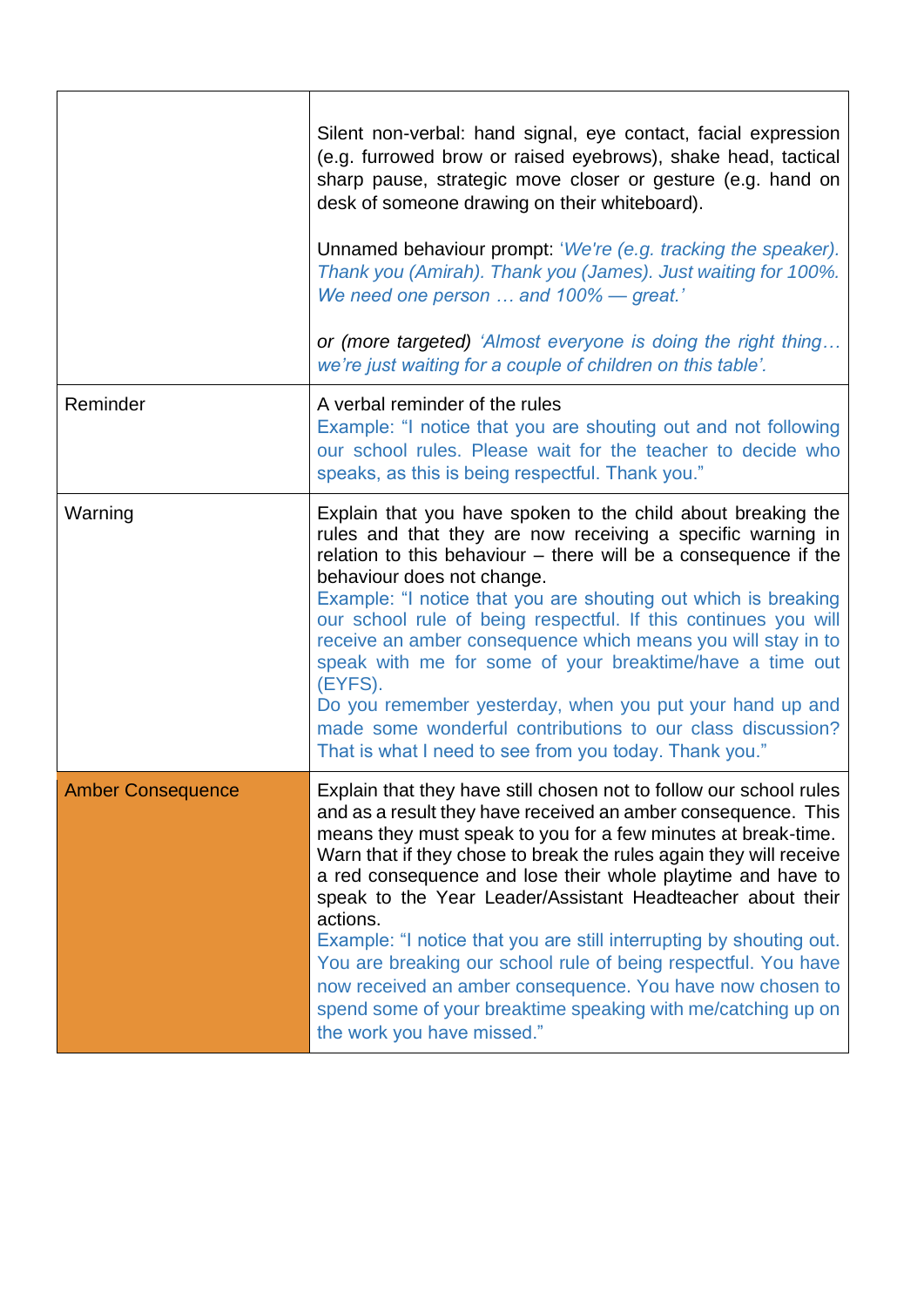| <b>Red Consequence</b> | Explain that they have continued to choose not to follow the rules<br>and as a result they have received a red consequence. This<br>means that they will now need to spend the full breaktime<br>reflecting on their choices on the desk outside Mr Hutt's office.<br>In instances of difficult behaviour a Year Leader, Assistant<br>Head/Deputy Head will also discuss the behaviour with the child.<br>Example: "You are continuing to break the school rule of being<br>respectful and because of this you have received a red card. You<br>will now spend your breaktime thinking about the choices you<br>have made outside Mr Hutt's office. During this time (both I and<br>Mrs Ashwell/Mr Laight will speak to you and) you will complete |
|------------------------|----------------------------------------------------------------------------------------------------------------------------------------------------------------------------------------------------------------------------------------------------------------------------------------------------------------------------------------------------------------------------------------------------------------------------------------------------------------------------------------------------------------------------------------------------------------------------------------------------------------------------------------------------------------------------------------------------------------------------------------------------|
|                        | a behaviour reflection sheet/catch up on your work." (appendix<br>3)                                                                                                                                                                                                                                                                                                                                                                                                                                                                                                                                                                                                                                                                               |

*N.B. In Early Years Foundation Stage classes, the language of amber and red consequence is not used; however, the tiered consequence process is still followed. In EYFS, the consequences cannot take place at break times and so children will be asked to sit out for around 3-5 minutes of 'busy bee' time.*

## **13.1 Restorative Conversations**

Once a child has reached a second amber consequence or a red consequence, the conversation which follows should be based upon restorative justice principles. For this conversation to have an impact, it should only take place once the child is in an appropriate emotional space to have the conversation and not while they are dysregulated.

Feedback from staff members should provide specific pathways to reconciliation and forgiveness by bringing together those who were affected by misbehaviour in a dialogue to address concerns, achieve understanding, and come to agreement about setting things right. In addition to serving the cause of fairness and justice, this approach contributes to the social and emotional learning of pupils.

A restorative response can be conducted verbally or through a written Behaviour Reflection (Appendix 3). Copies of Behaviour Reflection sheets should be kept by the teacher for reference.

Restorative feedback involves asking the following questions:

- What happened/which school rule was broken?
- What were you thinking/feeling at the time?
- What do you think and how do you feel now?
- Who has been affected by this behaviour?
- What is needed to put things right?
- How can you make sure that this doesn't happen again?

After the consequence has been completed, the member of staff who issued the consequence will have a 'threshold conversation' to review what happened and discuss what needs to happen next. This conversation will include:

- What they did wrong in order to be there
- How they behaved
- What they should have done instead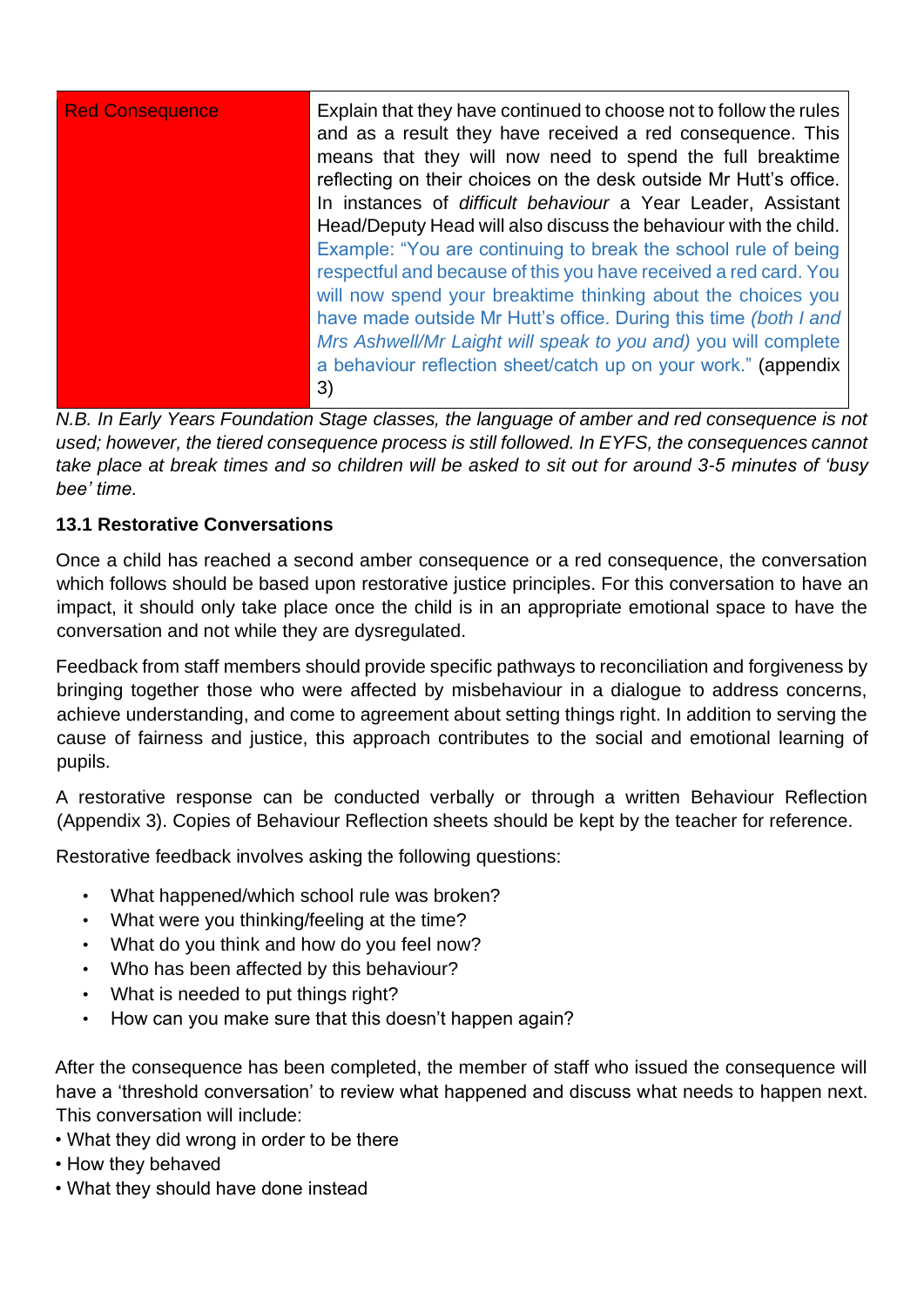• How they can do better in the future

• A gentle but firm reminder of what will happen if the behaviour repeats

• Establishing whether they need to talk to you about any unusual circumstances affecting their behaviour

- An indication that the slate is now clean once they leave the room they are currently in
- The expectation that they will do better

• A clear message that you want them to do better and you believe they can • Telling them that they matter. Their behaviour matters. You want them back in the class and doing well.

## **14. Additional Support for Persistent Challenging Behaviour**

The school recognises its legal duty under the Equality Act 2010, consequently our approach to challenging behaviour may be differentiated to cater to the needs of the child.

The Senior Leadership Team, in conjunction with outside agencies if necessary, will evaluate a child who exhibits challenging behaviour to determine whether they have underlying needs that are not currently being met. In conjunction with the class teacher, they will formulate an Individual Behaviour Plan (Appendix 4) for the pupil if challenging behaviour persists. They may also use a personalised behaviour chart to monitor the child's behaviour and celebrate their success.

Where necessary, support and advice will also be sought from specialist teachers, educational psychologists, medical practitioners and/or others, to identify or support specific needs.

When acute needs are identified in a pupil, we will liaise with external agencies and plan support programmes for that child. We will work with parents to create the plan and review it on a regular basis.

#### **15. Removal from class**

In some circumstances, it may be necessary for a child to be removed from class in order to:

- Keep the child themself safe
- Keep the rest of the class safe
- Protect the safety or dignity of the class or the teacher by removing rude or aggressive behaviour
- Allow teachers to teach and children to learn
- Help challenging children obtain the attention they need in an appropriate environment (away from the classroom) for a restorative conversation (see section 9:2)

For disruptive or difficult behaviours (section 7) the school's normal behaviour consequence system (section 9) should have been used in full for a removal to be necessary; for dangerous behaviours this will not be the case and children may be removed as an immediate response to the behaviour.

#### **When it is necessary to remove a child from class, the process is as follows:**

1. A red behavioural/medical emergency card will be sent to the office (either with an adult or with a responsible child in the case of Years 3-6). If Reception and Year One teachers do not have an adult available to send, they should use the school's internal phone system to call the school office or the Head or Deputy's office.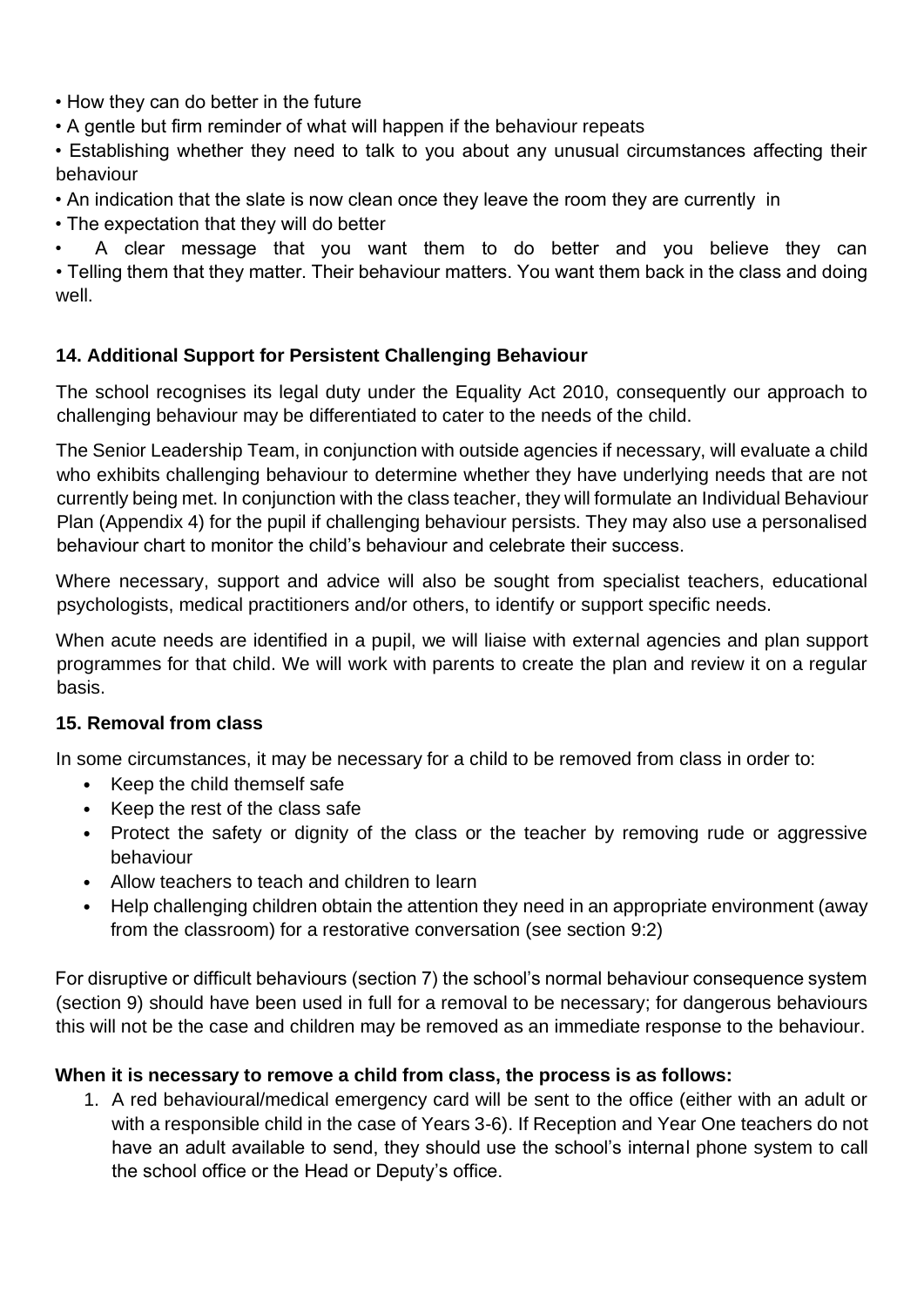- 2. A member of the Senior Leadership Team will come to the classroom and calmly request that the child accompanies them using scripted language (see appendix 7)
- 3. The member of SLT will escort the child to the Head or Deputy's office.
- 4. The child will be given the opportunity to sit quietly, reflect and regulate.
- 5. When the child is ready, a senior leader will hold a restorative conversation with the child (see section 9) and complete a 'Reflect, Repair, Reset' sheet (see appendix 3)
- 6. The child will be given the opportunity to work in a useful way this could be sent up by their teacher but will more likely be taken from a centralised bank of emergency resources. The amount of time this step takes depends on the initial behaviour.
- 7. The family of the child who was removed will be phoned by SLT to explain the reason for the removal and the associated consequences (a suggested script for which can be found in appendix 7).

#### **16. Physical restraint**

In some circumstances, staff my use reasonable force to restrain a pupil to prevent them:

- Hurting themselves or others
- Damaging property

Incidents of physical restraint must:

- Always be used as a last resort by staff who have been trained
- Be applied using the minimum amount of force and for the minimum amount of time possible
- Be applied in a way that maintains the safety and dignity of all concerned
- Never used as a form of punishment
- Be recorded and reported to parents

#### **17. Malicious allegations**

Where a pupil makes an allegation against a member of staff and that allegation is shown to have been deliberately invented or malicious, the school will discipline the pupil in accordance with this policy. Where a pupil makes an allegation of sexual violence or sexual harassment against another pupil and that allegation is shown to have been deliberately invented or malicious, the school will discipline the pupil in accordance with this policy.

In all cases where an allegation is determined to be unsubstantiated, unfounded, false or malicious, the school (in collaboration with the local authority designated officer, where relevant) will consider whether the pupil who made the allegation is in need of help, or the allegation may have been a cry for help. If so, a referral to children's services may be appropriate.

The school will also consider the pastoral needs of staff and pupils accused of misconduct. Please refer to our child protection/safeguarding policy and allegations against staff policy for more information on responding to allegations of abuse against staff or other pupils.

#### **18. Safeguarding**

The school recognises that changes in behaviour may be an indicator that a pupil is in need of help or protection. We will consider whether a pupil's misbehaviour may be linked to them suffering, or being likely to suffer, significant harm. Where this may be the case, we will follow our child protection and safeguarding policy.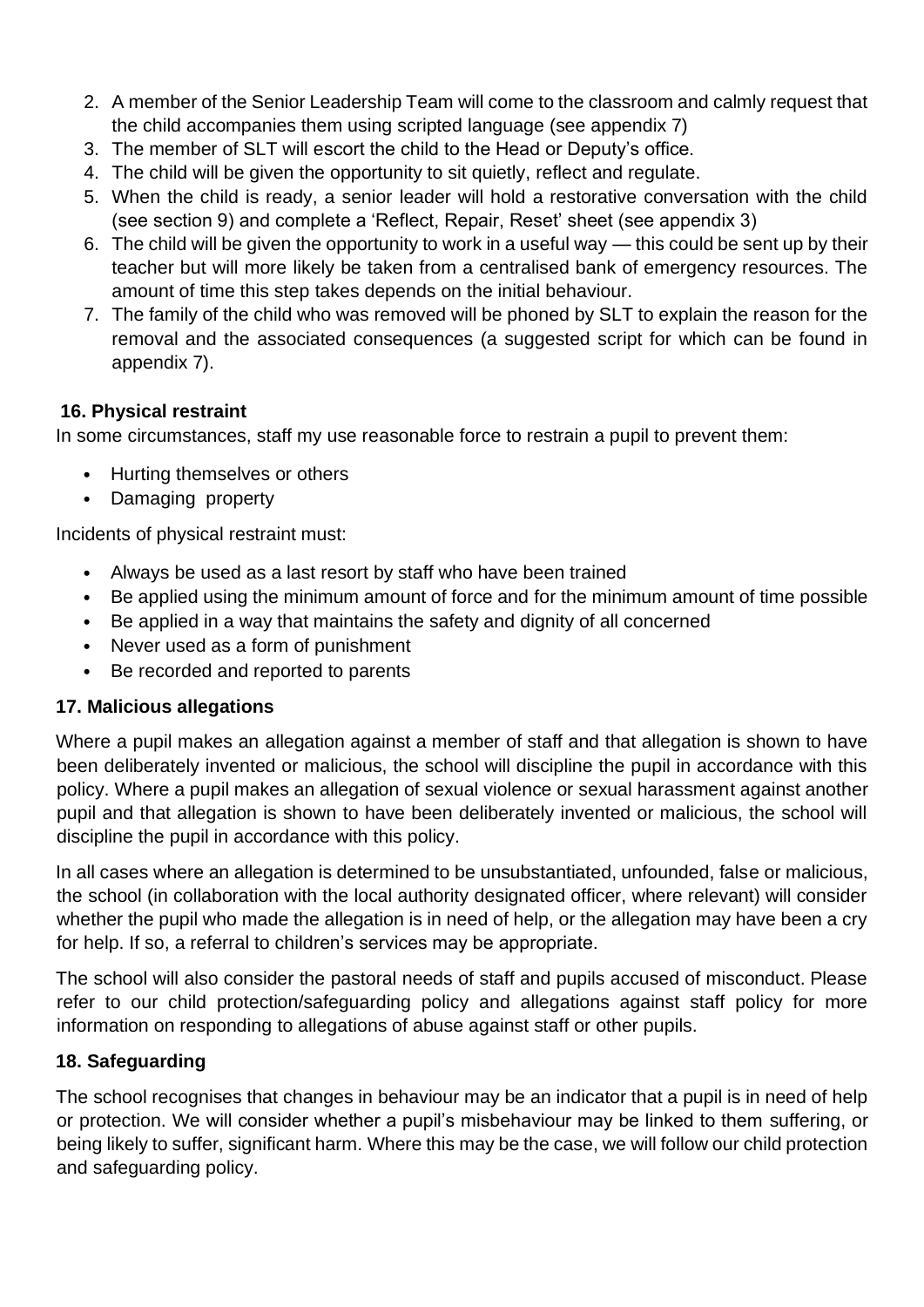#### **19. Pupil transition**

To ensure a smooth transition to the next year, pupils have transition sessions with their new teacher(s). In addition, staff members hold transition meetings.

To ensure behaviour is continually monitored and the right support is in place, information related to pupil behaviour issues may be transferred to relevant staff at the start of the term or year. Information on behaviour issues may also be shared with new settings for those pupils transferring to other schools.

#### **20. Training**

Our staff are provided with training and support on managing behaviour as required.

Behaviour management will also form part of continuing professional development.

#### **21. Links with other policies**

The behaviour policy is linked to the following policies:

- Anti-Bullying Policy
- Safeguarding Policy
- Peer on Peer Abuse Policy
- Staff Code of Conduct Policy
- Parent Code of Conduct Policy
- Exclusions Policy
- Child Protection Policy
- Lunchtime Supervision Policy
- Thrive policy

#### **22. Sources used in the formulation of the Behaviour Policy:**

Running the Room: the Teacher's Guide to Behaviour, Tom Bennett (2020)

Creating a Culture: How School Leaders Can Optimise Behaviour, Tom Bennett (2017)

Teach Like a Champion, Doug Lemov (2015)

Improving Behaviour in Schools, The Education Endowment Foundation (2019)

Teaching Walkthrus: Five-step Guides to Instructional Coaching, Tom Sherrington & Oliver Caviglioli, 2020

Use of Reasonable Force: Advice for Headteachers, Staff and Governing Bodies, DfE (2013)

Let's Help Every Child Thrive: Primary Practitioners Course Reference Booklet, Fronting the Challenge Projects (2014)

#### **23. Monitoring and Recording Arrangements**

All staff record concerning incidents of misbehaviour on MyConcern (Dangerous Behaviour/red consequences). The Senior Leadership Team will action these incidents and inform parents when necessary. These are reviewed and monitored by the Head Teacher weekly.

The Head Teacher keeps a record of any child who is suspended for a fixed-term, or who is permanently excluded.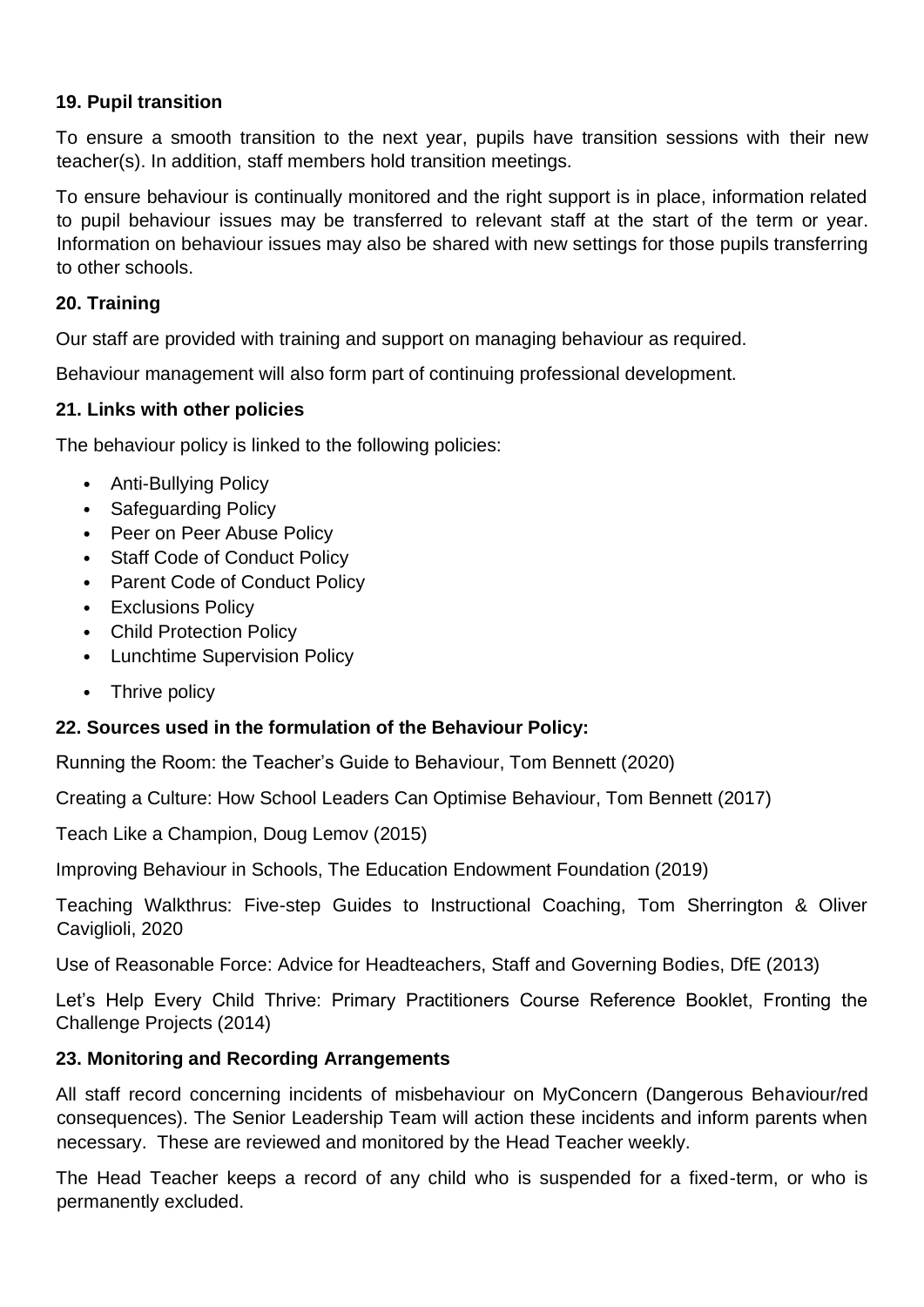The Behaviour Policy will be formally reviewed by the Head Teacher and Governing body every two years.

#### **Data Protection Statement**

The procedures and practice created by this policy have been reviewed in the light of our GDPR Data Protection Policy.

All data will be handled in accordance with the school's GDPR Data Protection Policy.

| Name of policy          | <b>Content</b>                                                                                 | for<br>Reason<br>policy                                                                                                                        | <b>Who</b><br>does<br>it I<br>relate to?       | it<br><b>Where</b><br>is<br>stored?                             |
|-------------------------|------------------------------------------------------------------------------------------------|------------------------------------------------------------------------------------------------------------------------------------------------|------------------------------------------------|-----------------------------------------------------------------|
| <b>Behaviour Policy</b> | The school's<br>policies and<br>procedures for<br>the management<br>of behaviour in<br>school. | To make clear<br>to all<br><b>stakeholders</b><br>how behaviour<br>is managed at<br>The Coppice<br>so that there is<br>clarity around<br>this. | All staff working<br>directly with<br>children | On the school's<br>public drive and<br>the school's<br>website. |

As such, our assessment is that this policy:

| <b>Data</b><br><b>No</b><br><b>Has</b><br>Few /<br><b>Compliance Requirements</b> | Has A Moderate Level of<br><b>Compliance</b><br><b>Data</b><br><b>Requirements</b> | Has a High Level Of Data<br><b>Compliance Requirements</b> |
|-----------------------------------------------------------------------------------|------------------------------------------------------------------------------------|------------------------------------------------------------|
|                                                                                   |                                                                                    |                                                            |

| Headteacher: W.Hutt                     | Signature: W. Hutt                        | <b>Date: 1-9-21</b> |
|-----------------------------------------|-------------------------------------------|---------------------|
| <b>Chair of Governors: Kathryn Byng</b> | Signature: $\propto$ $\mathcal{E}_{\psi}$ | <b>Date: 1-9-21</b> |

**Date of next review:** September 2022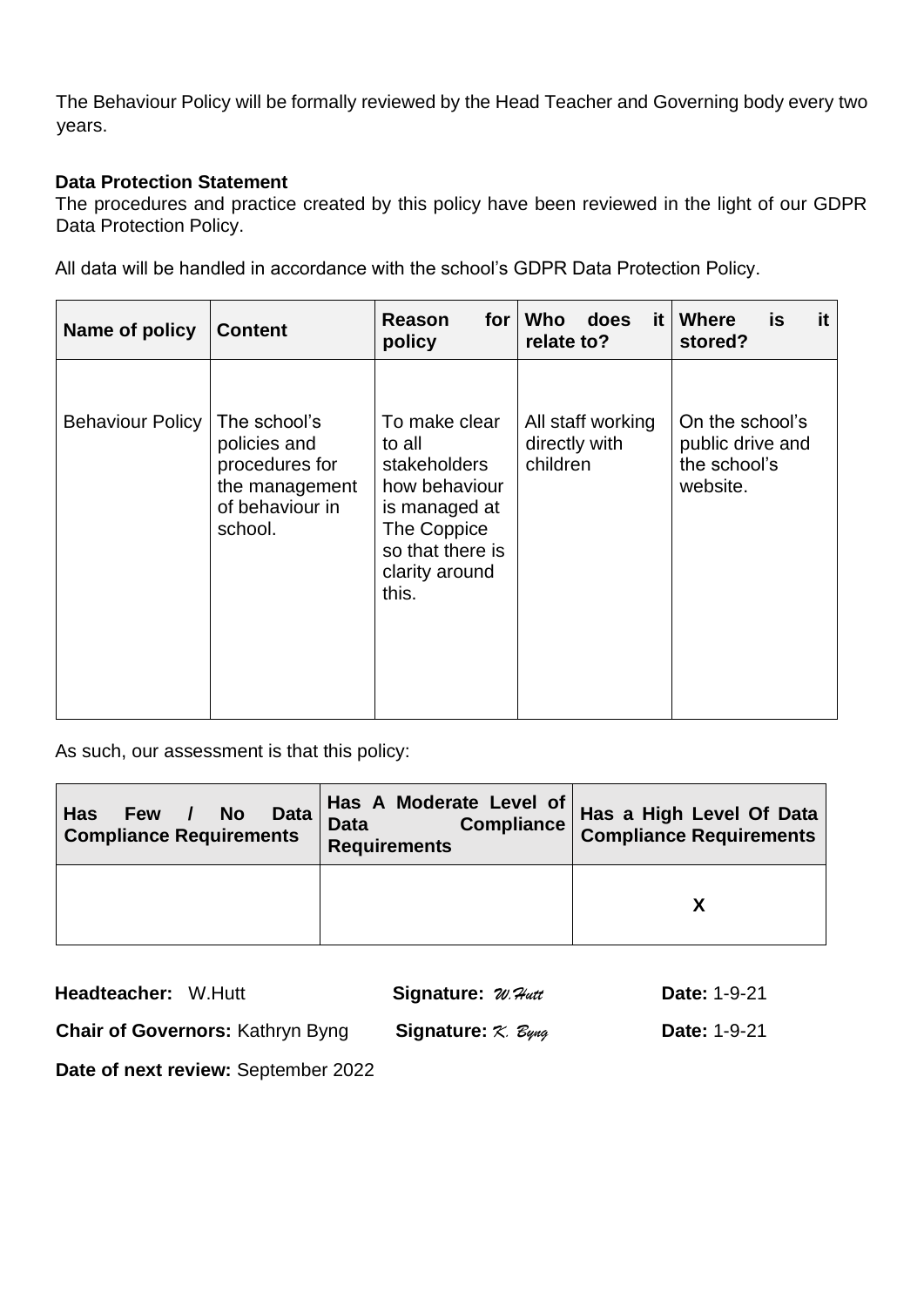# **Appendix 1: Whole School Rules Breakdown**

| <b>Whole School</b><br><b>Rules</b>        | Explanation                                                                                                                                                                                                                                                                                                                                                                                                                                                                                                                                                                                                                                                                                                                                                                                                                                                                           |
|--------------------------------------------|---------------------------------------------------------------------------------------------------------------------------------------------------------------------------------------------------------------------------------------------------------------------------------------------------------------------------------------------------------------------------------------------------------------------------------------------------------------------------------------------------------------------------------------------------------------------------------------------------------------------------------------------------------------------------------------------------------------------------------------------------------------------------------------------------------------------------------------------------------------------------------------|
| Be ready,<br>responsible and<br>respectful | Children need to understand that learning is an active process and this<br>requires them to be ready:<br>- Be ready to work hard<br>- Bring the right uniform and equipment to school<br>- Be mentally ready to learn: make sure they have enough sleep and tell an<br>adult if something is worrying them<br>Children are encouraged to take responsibility for their learning:<br>- Take pride in themselves and our school<br>- Own up to mistakes and say sorry if necessary<br>- Consider how their words and actions affect others<br>Within our school and wider community, all pupils and adults are<br>encouraged to demonstrate courtesy, manners, honesty and respect for<br>everyone.<br>- Respect for all people<br>- Respect for other people's property and belongings<br>- Respect for oneself<br>Other elements of these rules are contained within the rules below. |
| Be kind to<br>yourself and<br>others       | Children need to learn that everyone is at school to work on being the best<br>version of themselves. This means that they need to understand their own<br>strengths and areas of development and try not to compare themselves to<br>others or expect themselves to be perfect.<br>Similarly, they need to understand that everyone is on their own journey<br>and everyone's situation is different. We can make our school a better<br>place to be by choosing to be kind to others by looking out for one another<br>and supporting them in different situations.                                                                                                                                                                                                                                                                                                                 |
| Always try your<br>best                    | This rule is not about "winning" or "being the best" but rather about giving<br>your best. Teaching staff encourage children to take pride in their attitude<br>towards the process of engaging with an activity, rather than the end result.<br>This skill can be evident in a range of situations where children are visibly<br>working hard and exhibiting good learning behaviour.                                                                                                                                                                                                                                                                                                                                                                                                                                                                                                |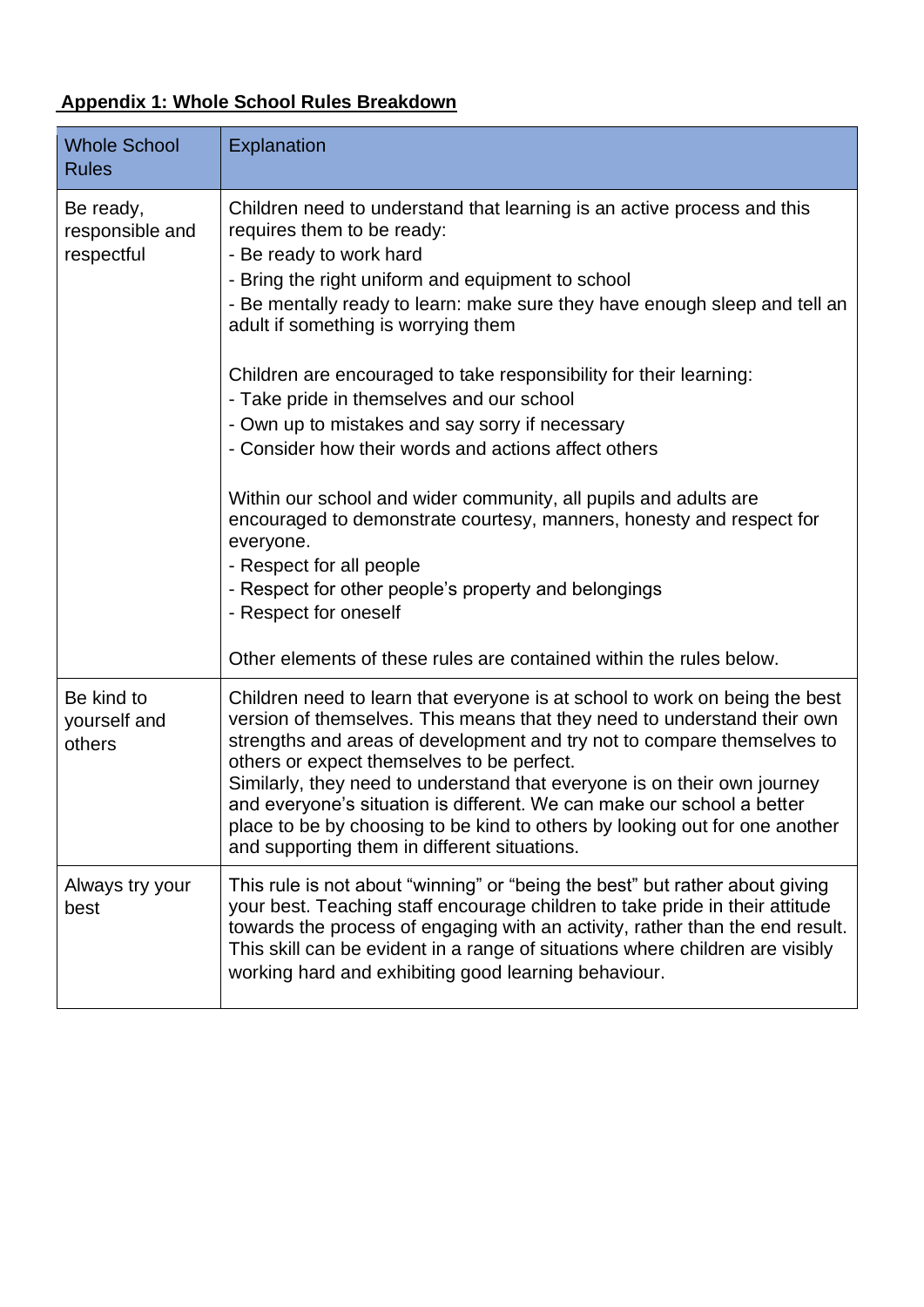| Move calmly and<br>quietly around<br>school   | Children are expected to use Fantastic Walking as they move around the<br>school.<br>Walking in single file<br>Walking on the left-hand side of the corridor<br><b>Walking quietly</b><br>$\bullet$<br>Walking with hands at your sides (or behind back)<br>$\bullet$<br>Walking with good posture - shoulders back and down<br>Walking with your head held high<br>Smiling as you pass people in the corridor                                                                                                                                                                                                                                                                                                                                                                                                                                     |
|-----------------------------------------------|----------------------------------------------------------------------------------------------------------------------------------------------------------------------------------------------------------------------------------------------------------------------------------------------------------------------------------------------------------------------------------------------------------------------------------------------------------------------------------------------------------------------------------------------------------------------------------------------------------------------------------------------------------------------------------------------------------------------------------------------------------------------------------------------------------------------------------------------------|
| Dress to Impress                              | Wearing the correct uniform is considered to be an important element in<br>establishing a sense of community and expectations in school.<br>Children are encouraged to take pride in wearing appropriate uniform,<br>including PE kit (see Appendix 7 for full uniform list). All staff are<br>responsible for ensuring children are wearing the correct uniform and look<br>smart at all times. Children should be reminded to tuck their shirts in and<br>do their top button. Reminder letters should be sent to the parent/carer if a<br>child consistently comes to school in incorrect uniform.                                                                                                                                                                                                                                              |
| Take care of one<br>another and our<br>things | This rule is split into two parts:<br>"Taking care of one another" means to show kindness. Kind people<br>think about another person's feelings and not just their own, they<br>help someone who is in need, and they are kind even when others<br>are not. Kind people never expect anything in return. They treat<br>other people kindly because they want to help make someone's life<br>better. Kindness makes the world a nicer place because it makes<br>people happier.<br>"Taking care of our things" refers to the school environment.<br>Children are expected to do their part to keep the school<br>environment clean, tidy and undamaged. This rule also refers to<br>children's own personal possessions. Children should be careful to<br>keep their own belongings safe and be mindful not to touch other<br>people's possessions. |
| Let everyone<br>learn                         | We are all in school to learn. Learning requires a great deal of effort and<br>hard work.                                                                                                                                                                                                                                                                                                                                                                                                                                                                                                                                                                                                                                                                                                                                                          |
|                                               | Everyone is entitled to learn and to think hard about their learning; we all<br>have a part to play in creating the overall climate where this can happen.<br>This is a shared responsibility.                                                                                                                                                                                                                                                                                                                                                                                                                                                                                                                                                                                                                                                     |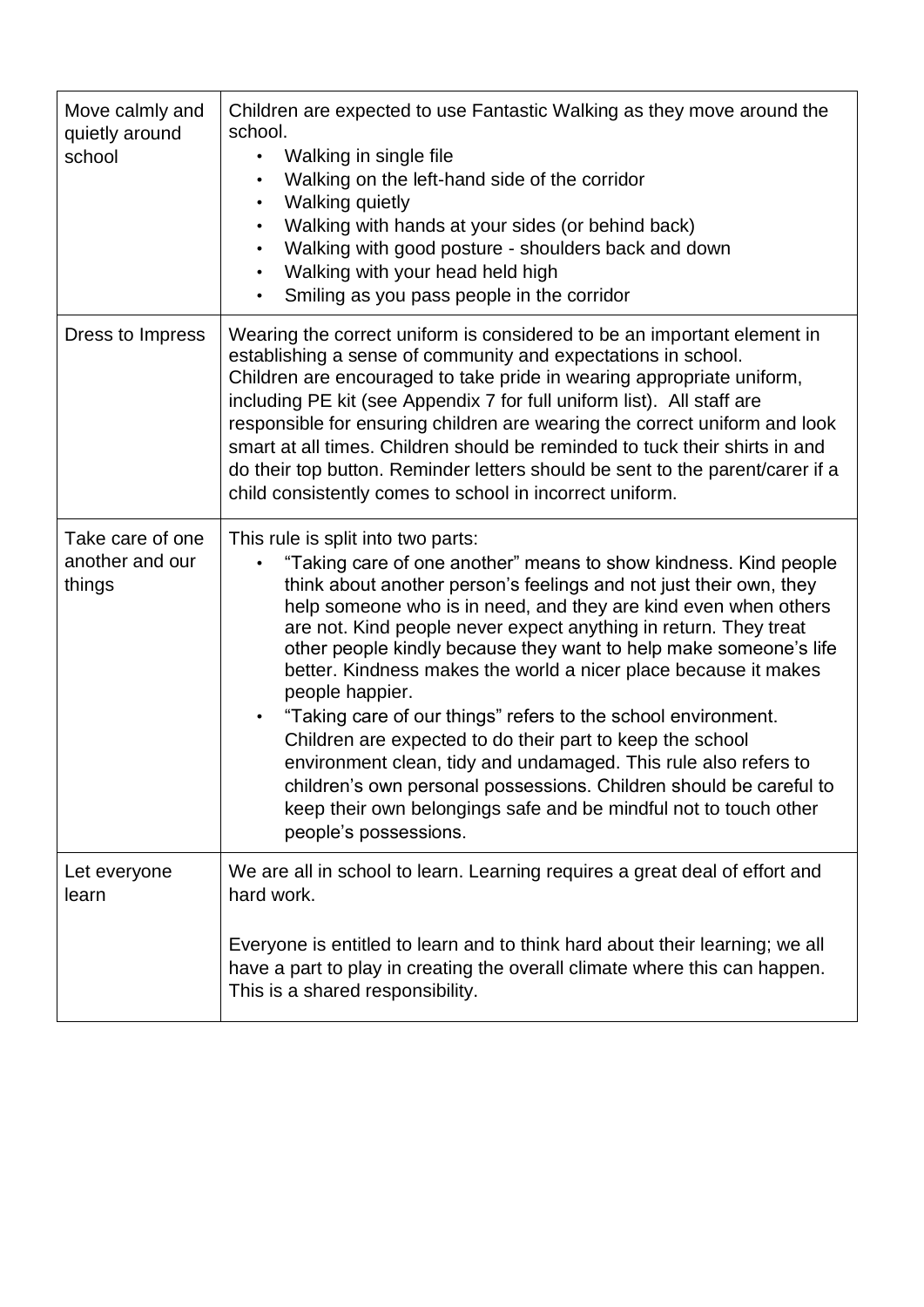#### **Appendix 2: Team Point Reward System**

Staff at Coppice use praise and rewards routinely, highlighting those pupils who are going above and beyond expectations to encourage desired behaviours. Teaching staff will use team points when they see behaviour which goes above and beyond normal expectations. Team points will be awarded to pupils who go above expectations consistently.

| <b>Team Points</b>                                      |    | (Star of the Week should be awarded 5 team points)                                                                                                                                                                                                                                                                                                                                  |
|---------------------------------------------------------|----|-------------------------------------------------------------------------------------------------------------------------------------------------------------------------------------------------------------------------------------------------------------------------------------------------------------------------------------------------------------------------------------|
| <b>LEARNING</b>                                         | 0  | • Settle quickly to set tasks<br>. Is equipped for learning (inc PE kit) and in full school uniform<br>• Effort and focus sustained throughout the lesson<br>• Positive attitude to learning                                                                                                                                                                                        |
|                                                         |    | • Being enthusiastic in lessons<br>• Being an exemplary talk partner<br>• Improved effort with written work/class work/homework<br>. Making meaningful contributions to class discussions consistently throughout a lesson                                                                                                                                                          |
|                                                         | 3  | • Asking thoughtful questions<br>• Supporting their peers with their learning effectively<br>. Working hard in subjects they typically find challenging<br>• Good effort with independent work in a lesson<br>• Completing homework to a good standard<br>• Reading more than is stipulated in the Homework Policy<br>• Great remembering - making connections to previous learning |
|                                                         | 5  | • Being in gold on the recognition board<br>• Completing additional work outside of school<br>• Excellent / outstanding effort with classwork<br>. Excellent / outstanding effort with homework - above and beyond what has been set.                                                                                                                                               |
|                                                         | 10 | • Something that is thoroughly outstanding and deserves the recognition                                                                                                                                                                                                                                                                                                             |
| <b>FRIENDSHIP</b>                                       | 0  | • General kindness towards each other                                                                                                                                                                                                                                                                                                                                               |
|                                                         | 1  | • Being a good friend (showing compassion and empathy)                                                                                                                                                                                                                                                                                                                              |
|                                                         | 3  | . Being aware of someone who needs help or you are worried about and seeking support from adults                                                                                                                                                                                                                                                                                    |
|                                                         | 5  | • Acts of kindness eg.sitting with someone who is upset / going out of their way to help someone<br>• Being in gold on the recognition board                                                                                                                                                                                                                                        |
|                                                         | 10 | • Something that is thoroughly outstanding and deserves the recognition                                                                                                                                                                                                                                                                                                             |
| <b>SCHOOL &amp;</b><br><b>WIDER</b><br><b>COMMUNITY</b> | 0  | • Meet and Greet politely<br>· Following instructions - first time, every time<br>• Enter the classroom in a quiet and orderly manner<br>• Looking after their belongings and school property<br>• Using Fantastic Walking when moving around the school - general conduct around school<br>• Holding doors for peers and staff members / standing back and waiting                 |
|                                                         | 1  | . Exhibiting the expected desirable behaviours above when others are not<br>• Assisting members of staff<br>• Thoughtful contribution during an assembly<br>. Looking after the school / property eg. picking up someone else's litter / coat off the floor                                                                                                                         |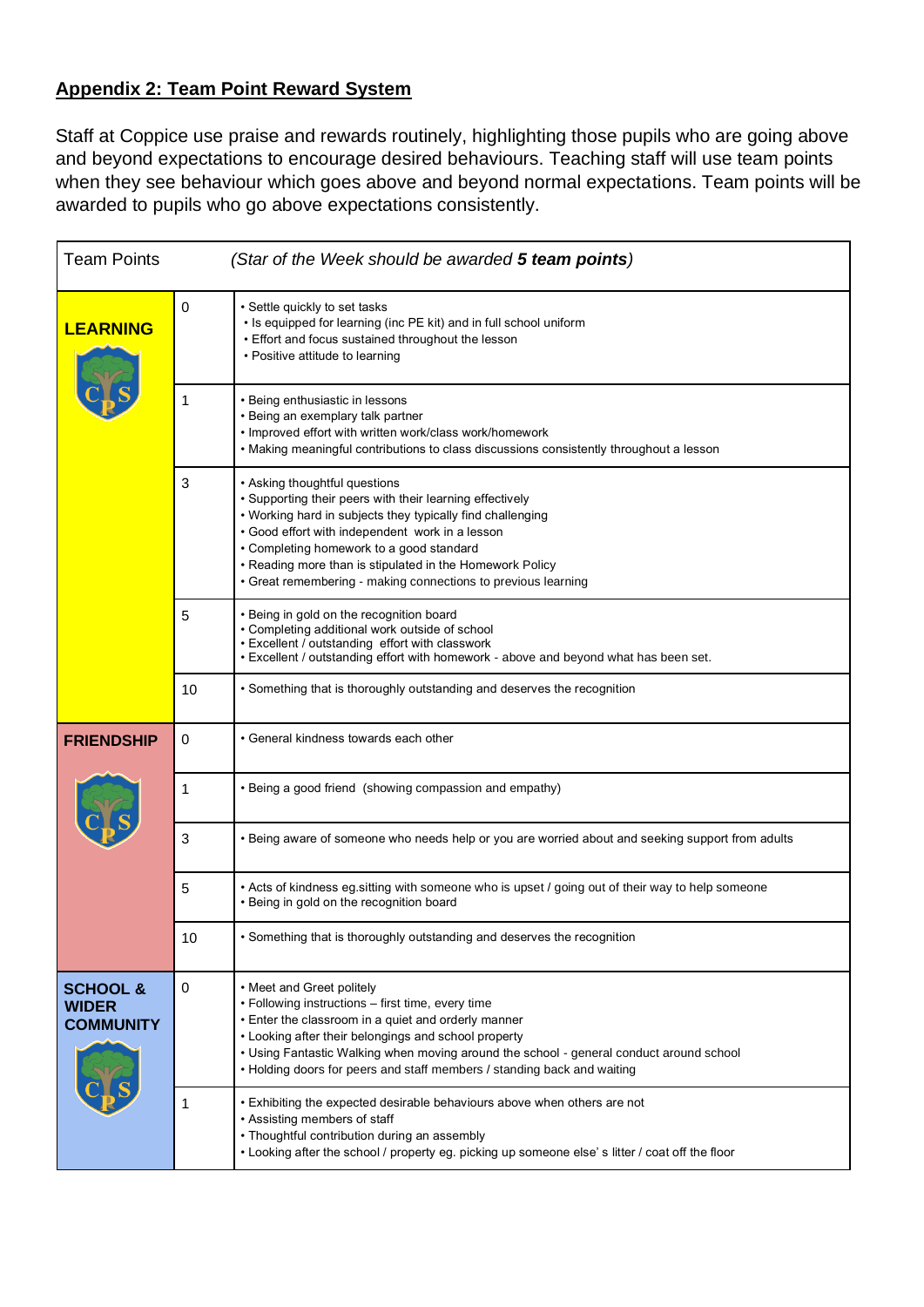|                                   | 3           | • Being a role model of excellent behaviour/attitude – going above and beyond expectations                                                                                                                                    |
|-----------------------------------|-------------|-------------------------------------------------------------------------------------------------------------------------------------------------------------------------------------------------------------------------------|
|                                   | 5           | • Being in gold on the recognition board<br>• Performing in assemblies<br>• Being an excellent ambassador for our school at inter-school events<br>• Lunchtime sticker recipients<br>• Being in gold on the recognition board |
|                                   | 10          | • Something that is thoroughly outstanding and deserves the recognition                                                                                                                                                       |
| <b>SELF</b><br><b>IMPROVEMENT</b> | 0           | • Always try your best<br>• Show pride in your work                                                                                                                                                                           |
|                                   | $\mathbf 1$ | • Reflecting thoughtfully on feedback                                                                                                                                                                                         |
|                                   | 3           | • Showing high levels of resilience when they find something challenging<br>. Working hard in subjects they typically find challenging<br>• Trying something new - being brave!                                               |
|                                   | 5           | • Being in gold on the recognition board<br>• Excellent / outstanding effort with classwork<br>. Excellent / outstanding effort with homework - above and beyond what has been set.                                           |
|                                   | 10          | • Raising money for charity<br>• Other forms of community contribution<br>• Something that is thoroughly outstanding and deserves the recognition                                                                             |

*N.B. Team points are introduced to children in the spring term of Reception. Recognition boards are used from the autumn term of Nursery.*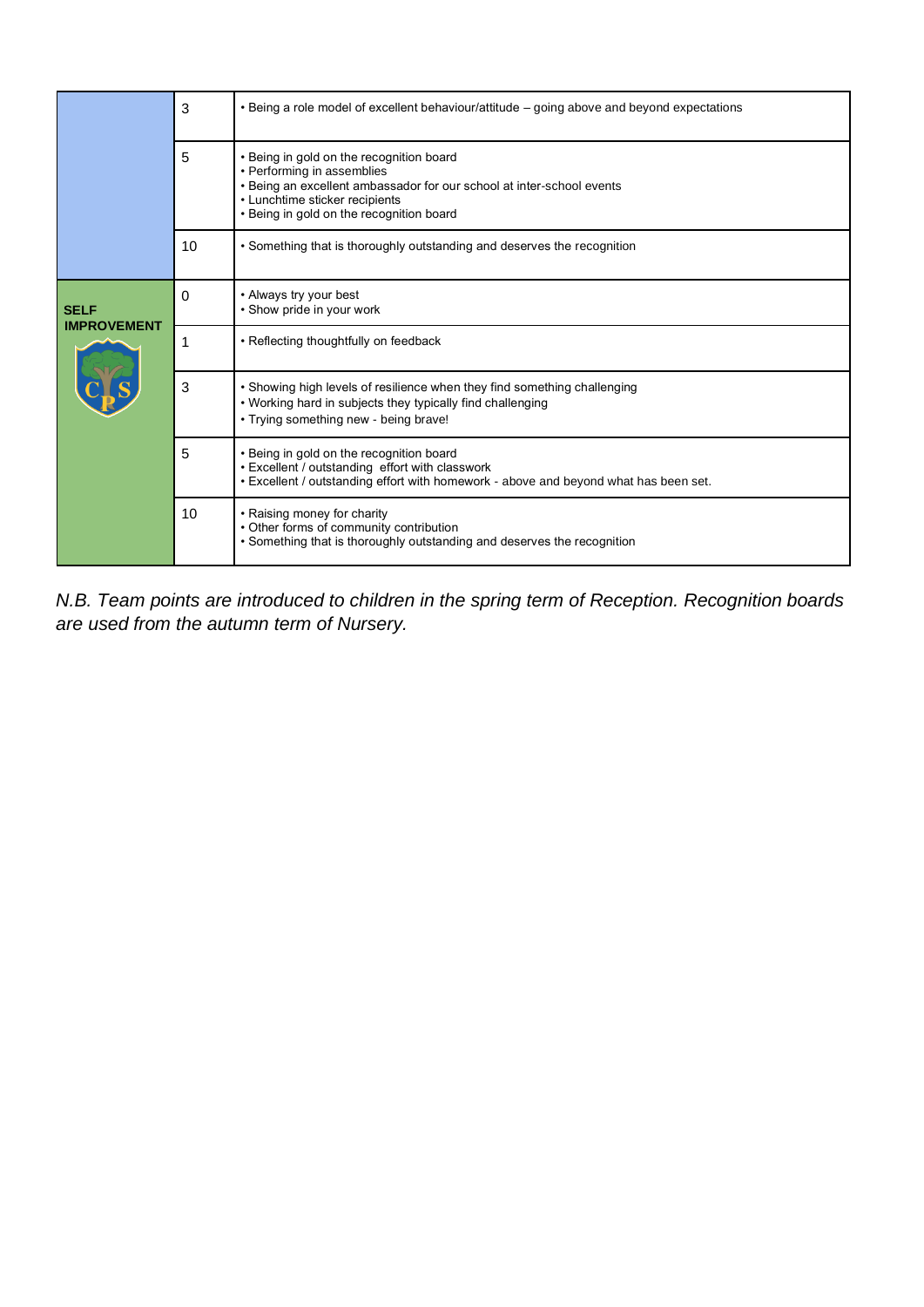#### **Appendix 3: Reflect, Repair, Reset sheet**



#### How were you feeling?

| sad            | angry/frustrated | scared/worried | silly | tired                 | Embarrassed |
|----------------|------------------|----------------|-------|-----------------------|-------------|
| <b>65</b><br>╭ |                  |                |       | $Z^2$<br>$\checkmark$ |             |

Did you talk to an adult about how you were feeling?

| tried to<br>no<br>yes |  |
|-----------------------|--|
|-----------------------|--|

What was the impact of you leaving your pathway?

| Others felt sad | Things got | Stopping | Someone got | Work did not |
|-----------------|------------|----------|-------------|--------------|
| or scared       | broken     | learning | hurt        | get finished |
|                 | M          |          |             |              |

#### Did you use one of your positive powers?

| Calm<br><b>Breathing</b> | Doodling | Take a break | Drinking water | Speaking to my<br>safe adult | Sensory timer |
|--------------------------|----------|--------------|----------------|------------------------------|---------------|
| ەھد                      |          | $\bullet$    |                |                              |               |

#### What do you think should happen now?

| Say Sorry | Complete my work | Make a sorry card | Start afresh |
|-----------|------------------|-------------------|--------------|
|           |                  | $\sim$            |              |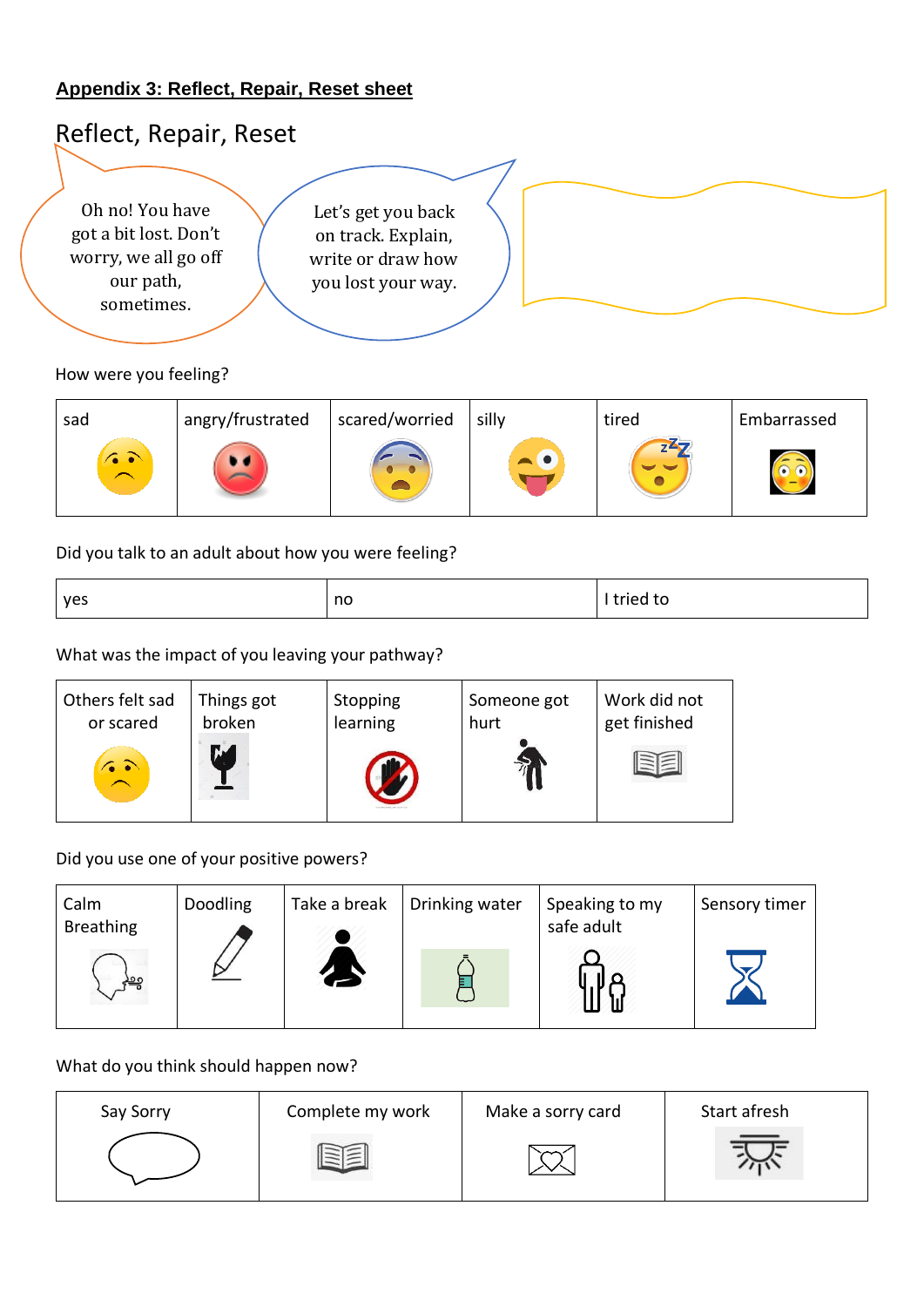# **Appendix 4: Individual Behaviour Plan**



# **Positive Behaviour Support Plan**

| Name of child:              |  | Name of school: |  |
|-----------------------------|--|-----------------|--|
|                             |  |                 |  |
| Start date of current plan: |  |                 |  |
|                             |  |                 |  |

**Behaviour we want to change:**

| <b>Identified Triggers</b> | <b>Identified Warning Signs</b> |
|----------------------------|---------------------------------|
|                            |                                 |

| <b>Function of the behaviour:</b> |                                                            |                  |                                                                                             |
|-----------------------------------|------------------------------------------------------------|------------------|---------------------------------------------------------------------------------------------|
| Escape $\boxtimes$                | Tangible □                                                 | <b>Sensory</b> □ | <b>Attention</b> ⊠                                                                          |
|                                   | Primary Prevention Strategies - Green to be happy and calm |                  |                                                                                             |
|                                   | 1. Strategies to eliminate or reduce triggers              |                  |                                                                                             |
|                                   |                                                            |                  |                                                                                             |
|                                   |                                                            |                  | 2. Strategies to replace the behaviour and achieve the same outcome of being happy and clam |
|                                   |                                                            |                  |                                                                                             |
|                                   | 3. How you will reward positive behaviour                  |                  |                                                                                             |
|                                   |                                                            |                  |                                                                                             |
|                                   |                                                            |                  |                                                                                             |
|                                   |                                                            |                  |                                                                                             |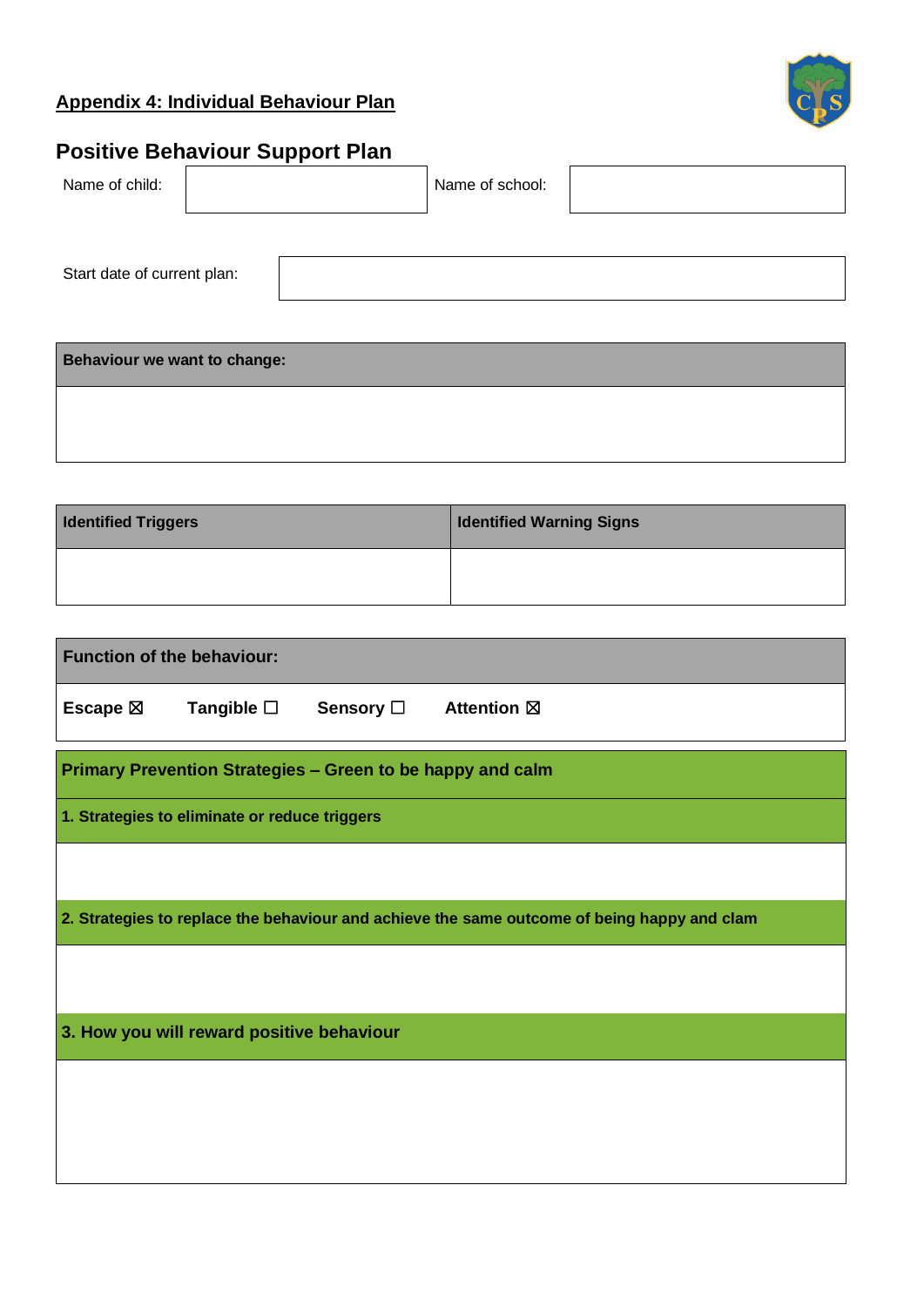**Secondary Prevention Strategies and also to use following crisis – Amber for reducing anxiety**

**Non-restrictive Reactive strategies - Red for keeping the child and others safe**

**Outcome you are hoping for (Consider how much you would like to reduce or eliminate the behaviour)**

**People who have contributed and agreed this plan (Parent/carers and/or other professionals)**

**How often you review this plan**

| <b>Review Record</b> |                                                                              |                                                           |                                               |                             |
|----------------------|------------------------------------------------------------------------------|-----------------------------------------------------------|-----------------------------------------------|-----------------------------|
| Date                 | Has the behaviour<br>reduced in line with<br>your planned<br>outcome? Yes/No | Is the review in<br>response to an<br>incident?<br>Yes/No | What adjustment have you made<br>to the plan? | Name of person<br>reviewing |
|                      |                                                                              |                                                           |                                               |                             |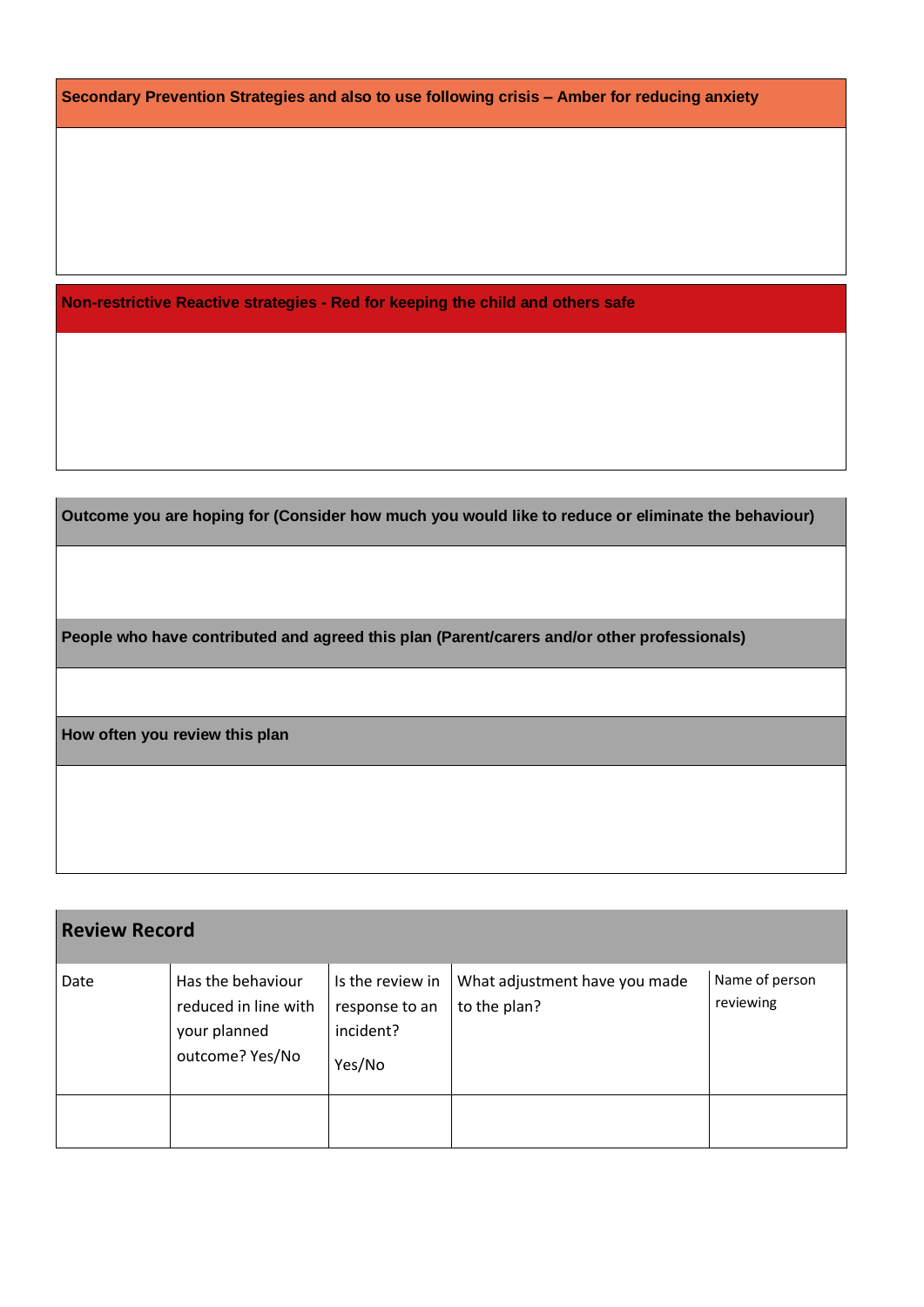# **Appendix 5: High-utility Behaviour Management Strategies**

| <b>Strategy</b>           | Explanation                                                                                                                                                                                                                                                                                   |
|---------------------------|-----------------------------------------------------------------------------------------------------------------------------------------------------------------------------------------------------------------------------------------------------------------------------------------------|
| Meet and Greet            | Teachers Meet and Greet the pupils at the classroom door at the start of the<br>day, after morning breaktime and after lunch.                                                                                                                                                                 |
| "Do Now" activity         | Use a short warm-up activity at the start of a lesson, which children can<br>complete without instruction or direction. This enables the learning to start<br>before teaching begins.                                                                                                         |
| "Review Now"<br>follow-up | Briefly recap the answers of the "Do Now" together as a class.                                                                                                                                                                                                                                |
| <b>BLAST</b>              | Teach the pupils key baseline behaviours which help them to concentrate,<br>focus and learn by using acronym BLAST:<br>Be quiet<br>$\bullet$<br>Listen carefully to all the words<br><b>Ask and Answer Questions</b><br>Sit straight and still<br>$\bullet$<br>Track the speaker<br>$\bullet$ |
| Engineer<br>Efficiency    | Teach pupils the simplest and fastest procedure for executing key<br>classroom tasks, then practice so that executing that procedure becomes a<br>routine.                                                                                                                                    |
| Pastore's Perch           | Prevent non-productive behaviour by developing the ability to see it when it<br>happens and subtly reminding students that you are looking. Position<br>yourself in the corner of the classroom so that you now able to see all<br>learners simultaneously.<br>Pastore's Perch                |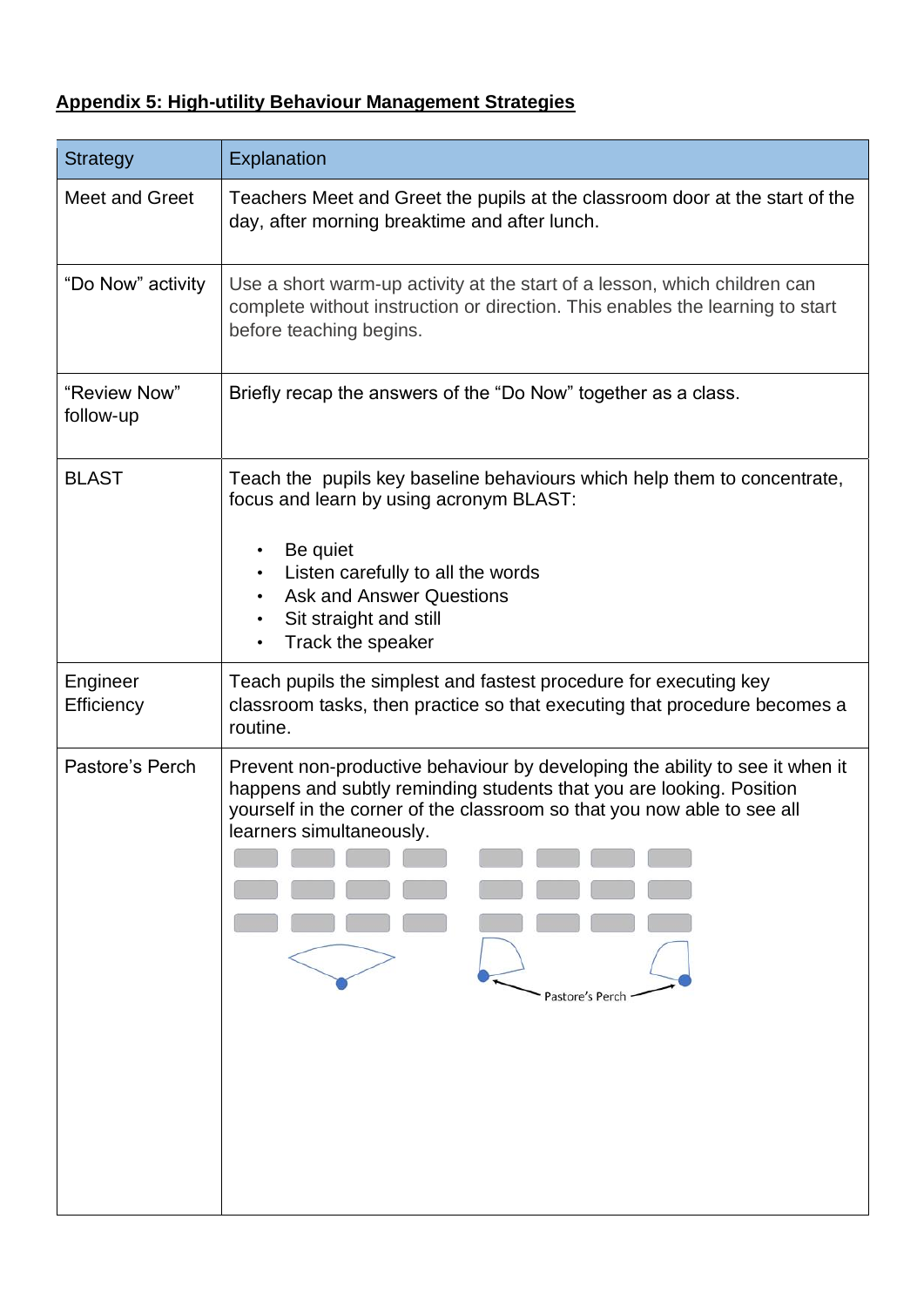| Be Seen Looking                | Show that you are monitoring the class closely by tilting your head, scanning<br>the room from left to right. Take a couple of minutes at the start of each<br>lesson, once the children begin an activity, to show the students you are<br>looking at them and that you care that they do what you have asked.                                                                                                                                                                                                                                                                                                                                                                                                                                                                                                                                                                                                                                                                                                   |
|--------------------------------|-------------------------------------------------------------------------------------------------------------------------------------------------------------------------------------------------------------------------------------------------------------------------------------------------------------------------------------------------------------------------------------------------------------------------------------------------------------------------------------------------------------------------------------------------------------------------------------------------------------------------------------------------------------------------------------------------------------------------------------------------------------------------------------------------------------------------------------------------------------------------------------------------------------------------------------------------------------------------------------------------------------------|
| Least Invasive<br>Intervention | Maximise teaching time and minimise confrontation by using the subtlest<br>and least invasive tactic possible to correct off-task pupils.<br>All teachers preempt any off-task behaviour in lessons, so that 100% of<br>pupils are on task for every task in every lesson. Teachers insist on one<br>voice in the classroom for instructions, explanations and discussions.<br>Teachers swiftly use the pre-emptive reminders to correct off-task<br>behaviours:<br>Silent non-verbal: hand signal, eye contact, facial expression, shake<br>1.<br>head, sharp pause or clicking.<br>Unnamed: 'We're tracking. Just waiting for 100%. We need one<br>2.<br>person  and 100%.' 3. Verbal named reminder: "I notice that you are<br>shouting out, ___________. You are breaking our school rule of being<br>respectful. Please raise your hand and wait to be chosen, as this is being<br>respectful. Thank you."                                                                                                   |
| Signal, Pause,<br>Insist       | A routine for stopping and starting classes.<br>1. Hold up your hand (without speaking) as a signal that you need the<br>children's attention.<br>2. Making sure you have maximum visibility, scanning the space and making<br>eye contact with the children.<br>3. Give the children a short moment to notice and give the signal. Before<br>moving on be sure that everyone has given you the agreed response.<br>4. If you can't get a 100% response through body language and eye contact,<br>use low level reminders. (e.g. "almost everyone is showing me they're<br>ready") or ("Amelia, I need you showing me the ready signal").<br>5. When ready, affirm their positive response with "Thank you. Hands down,<br>look and listen".                                                                                                                                                                                                                                                                      |
| Positive Framing               | 1. In order for positive framing to work, it's important to have gone through<br>the process of establishing clear expectations (The Coppice Way) first.<br>2. When dealing to the response to an instruction or routine, affirm children<br>who meet expectations first - reinforcing the behaviours you're looking for<br>while acknowledging those who've responded correctly.<br>3. Frame correction as positive reinforcement: instead of describing the<br>incorrect behaviour you can see, frame your corrective statements by<br>reasserting what you want.<br>4. Use partial agreement: give children the benefit of the doubt if they argue<br>with a corrective statement, but reassert what you want to happen.<br>5. Assume confusion over defiance. This is transparent to all concerned: it<br>keeps language friendly and non-confrontational but is also firm and definite<br>about what is expected.<br>For examples of 'partial agreement' and 'assume confusion', see appendix 7<br>(scripts) |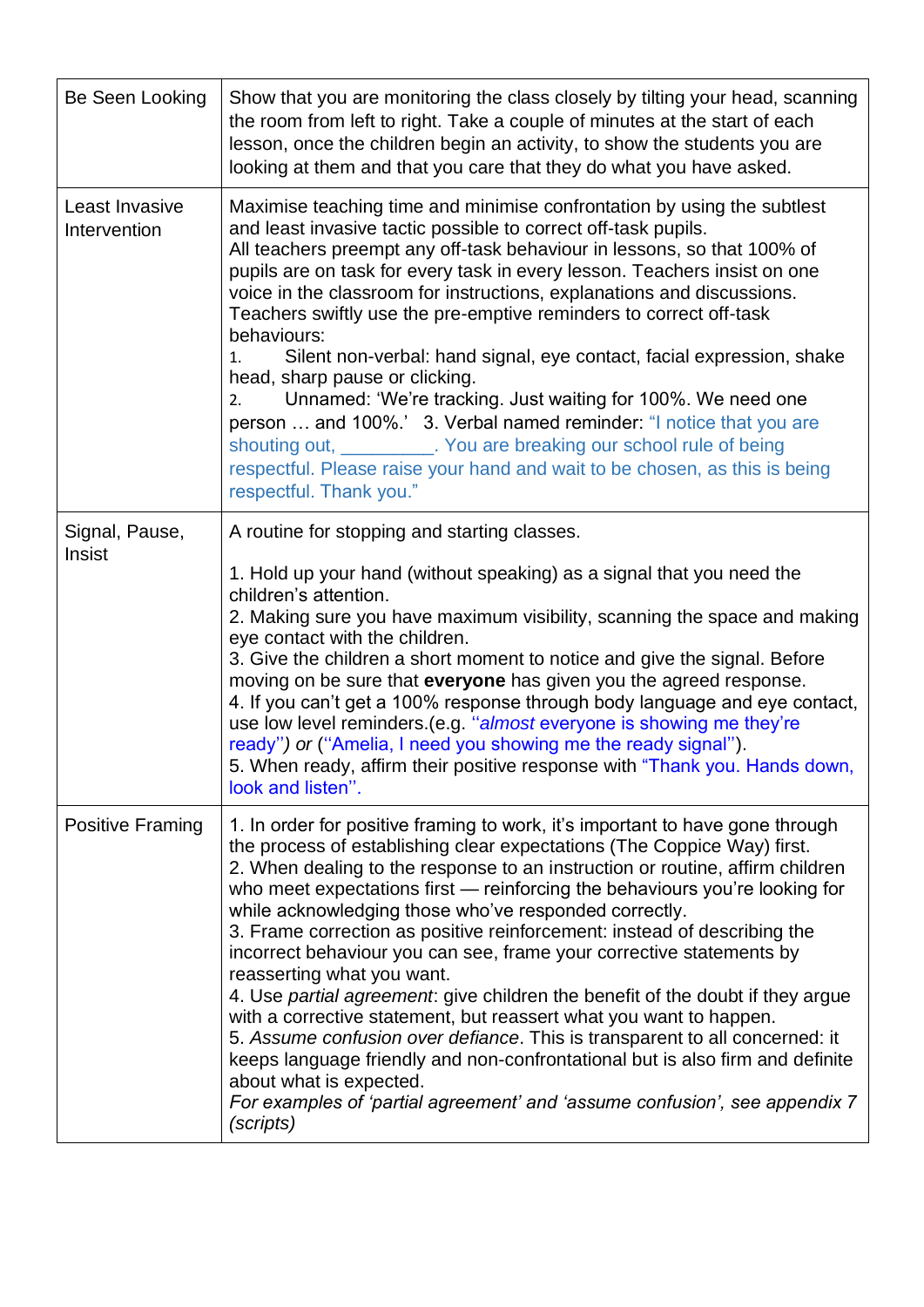| Assertive choice<br>direction | 1. Ensure the range of formal consequences is established and clear.<br>2. When issuing warnings or consequences, use the language of choice.<br>The principle is that if children choose misbehaviour, they also choose the<br>consequence.<br>3. When setting a consequence, make sure to narrate the reasons why.<br>4. Maintain the principle of certainty over severity.<br>5. Use consequences judiciously. Give children the chance to make good<br>choices; support them to make it a habit.<br>For examples of 'the language of choice', see appendix 7 (behaviour scripts) |
|-------------------------------|--------------------------------------------------------------------------------------------------------------------------------------------------------------------------------------------------------------------------------------------------------------------------------------------------------------------------------------------------------------------------------------------------------------------------------------------------------------------------------------------------------------------------------------------------------------------------------------|
|-------------------------------|--------------------------------------------------------------------------------------------------------------------------------------------------------------------------------------------------------------------------------------------------------------------------------------------------------------------------------------------------------------------------------------------------------------------------------------------------------------------------------------------------------------------------------------------------------------------------------------|

#### **Appendix 6: Coppice Shared Mantras**

All staff at The Coppice aim to be as consistent as possible when implementing our school Behaviour Policy.

In addition to the scripted tiered consequences section of the policy, we also aim to use a common language when talking to children about their behaviour.

Our shared mantras include:

- First time, every time
- Perfect Posture
- Dress to Impress
- Presenting with Pride
- If there's no struggle, there's no progress
- It's great to be grateful! (infants) We have an attitude of gratitude (juniors)
- Review it, or lose it
- Every second counts
- GLASS: greet the person, look at them, ask how they are, smile, share how you feel
- BLAST: be quiet, listen to all the words, ask and answer questions, sit up straight and still, track the speaker
- SHAPE: speak in full sentences, hands away from your face, articulate clearly, project your voice, eye contact
- STEPS (politeness): say thank you, excuse me, please, sorry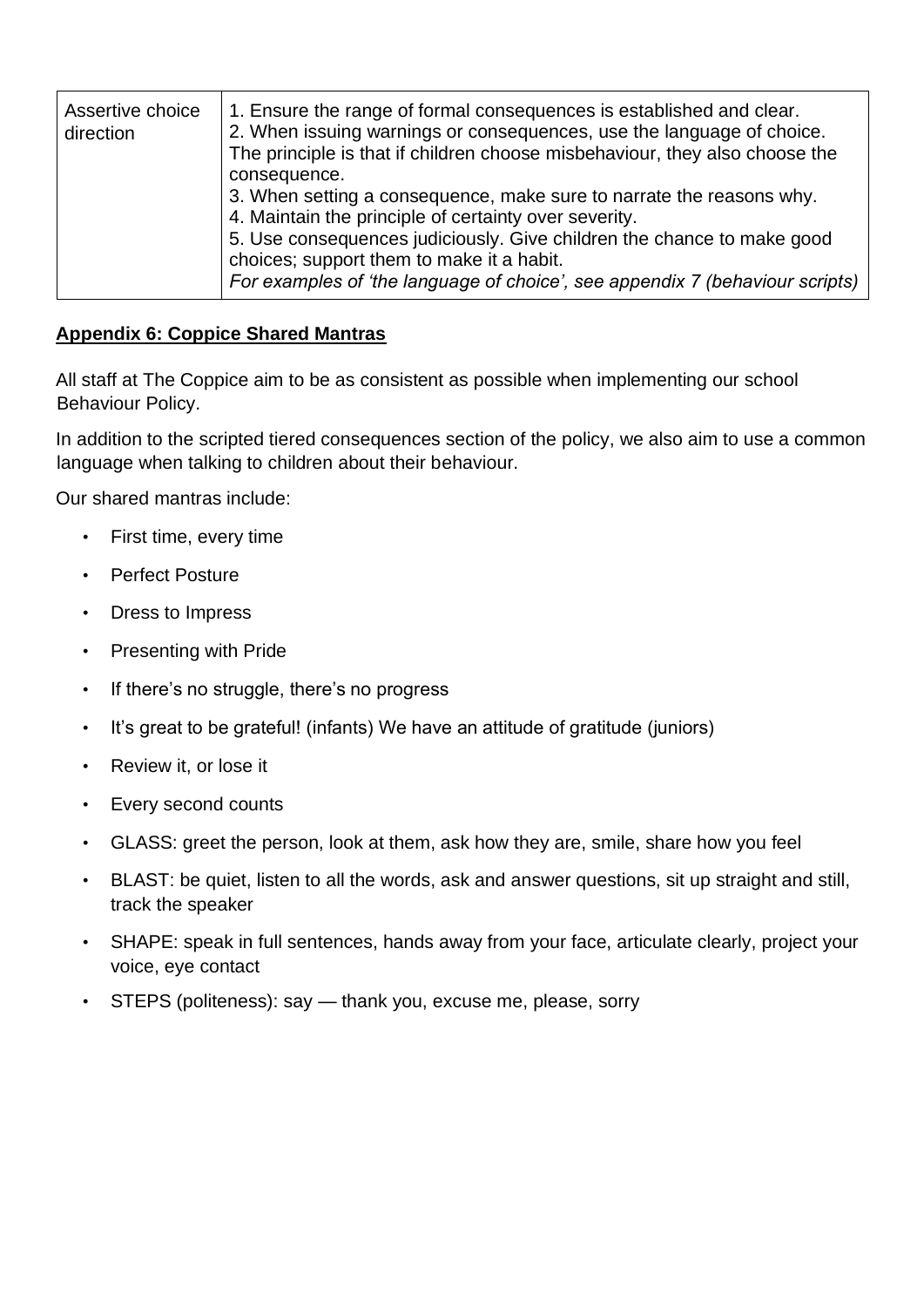## **Appendix 7: Behaviour Scripts**

\* Scripts can — and should — be ad-libbed to suit the circumstances, as long as you stick to the main points.

\* They should be a scaffold for sincere and professional talk, not a straitjacket that limits options or removes the responsiveness of a conversation.

\* Having key phrases prepared in advance reduces errors from improvisation and creates an impression of calm and preparedness.

| <b>Strategy</b>                      | <b>Script</b>                                                                                                                                                                                                     |  |
|--------------------------------------|-------------------------------------------------------------------------------------------------------------------------------------------------------------------------------------------------------------------|--|
| Reinforce positive<br>social norms   | <b>Examples:</b><br>'Thank you to the middle tables who are showing me they're ready because<br>their eyes and shoulders are facing me. You're helping our class by being so<br>quick to focus'.                  |  |
|                                      | I can see Ellie's book is open and her pencil is working productively. And<br>Amira's is too. And the whole of Noah's table. Thank you.                                                                           |  |
| Positive framing                     | <b>Examples:</b><br>'At this school we (walk calmly and sensibly in the corridors)'<br>'I need you (looking and listening so you understand what you need to do)'                                                 |  |
|                                      | "You are part of this group and in this group we have high standards. I<br>believe you can achieve these high standards."                                                                                         |  |
|                                      | Instead of "Sean and Mo, stop talking and turn around" say "Sean, Mo I'd<br>like you both looking this way and listening. Thanks".                                                                                |  |
| Assume<br>confusion over<br>defiance | <b>Examples:</b><br>"I wonder if this group did not quite hear the instructions?"<br>"There seems to be some confusion about our expectations here - can ljust<br>check you've all understood the routine?"       |  |
| Partial agreement                    | A tactical compromise to assume children's best intentions and emphasise<br>what you want to happen/restate the rules and norms you expect.                                                                       |  |
|                                      | <b>Examples:</b><br>Teacher: Louise, I need you focused on the task now. Thank you.<br>Louise: But I wasn't talking.<br>Teacher: OK, maybe you weren't but I need you focused and working hard<br>now. Thank you. |  |
|                                      | Callum: "It wasn't me/it's not mine/I didn't do anything"<br>Teacher: "Maybe not – but as long as you're clear on the rules and you're<br>doing the right thing then we can move on just fine. Thank you.         |  |
| The language of<br>choice            | Example: 'You need to get started on the task straight away or I will have to<br>give you a (warning) for breaking our school rule of being ready.'                                                               |  |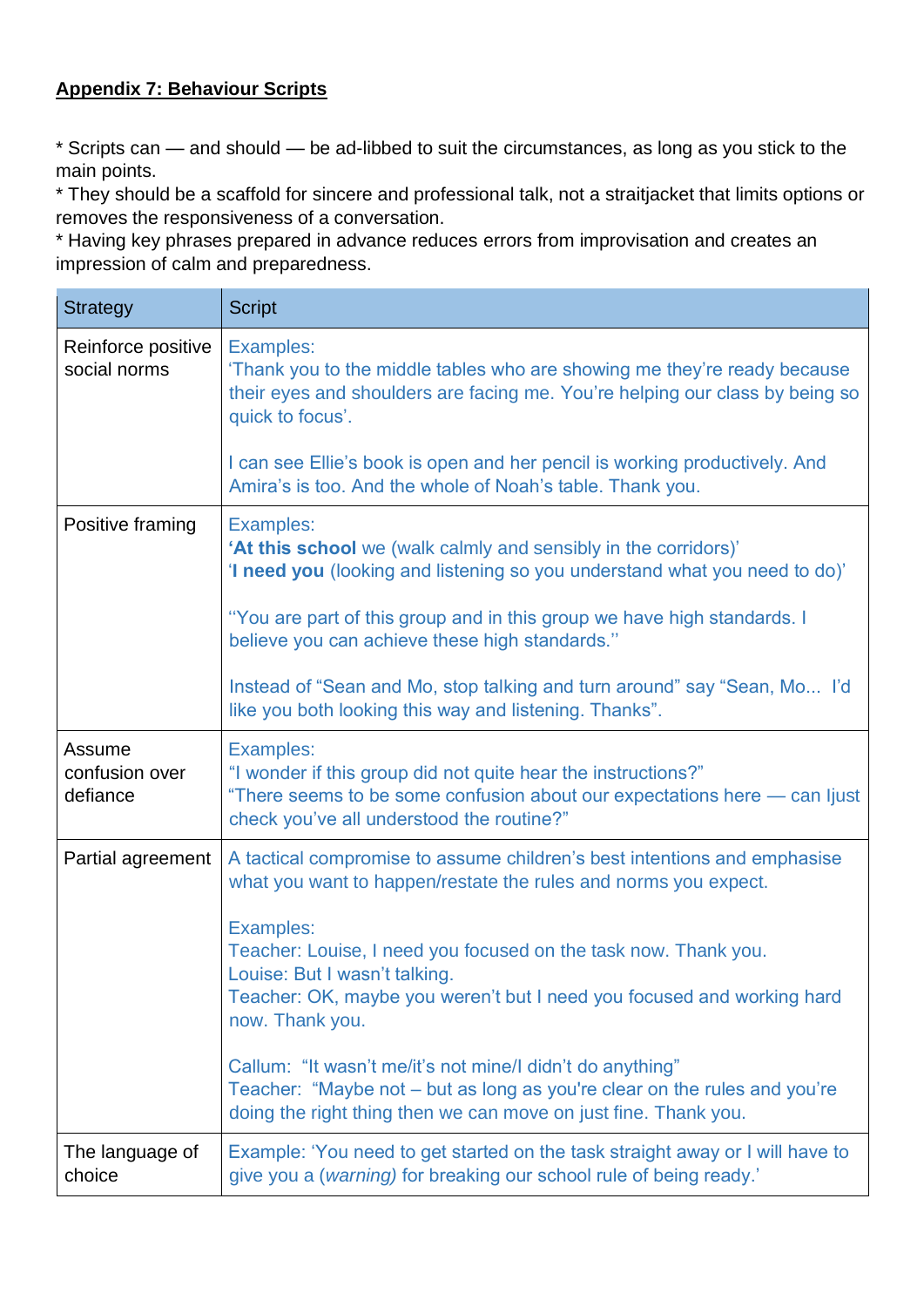|                                   | or, combined with positive framing,<br>'If you work hard with these questions, you'll be finished before the bell and<br>you can have all of your break time with your friends.'<br>This might also need to utilised when issuing a consequence:<br>Abi, you've continued to talk after the warning, which disrupts our learning,<br>so now you have to have an amber consequence.                                                                                                                                                                                                                               |
|-----------------------------------|------------------------------------------------------------------------------------------------------------------------------------------------------------------------------------------------------------------------------------------------------------------------------------------------------------------------------------------------------------------------------------------------------------------------------------------------------------------------------------------------------------------------------------------------------------------------------------------------------------------|
| A verbal reminder<br>of the rules | Example: "I notice that you are shouting out and not following our school<br>rules. Please wait for the teacher to decide who speaks, as this is being<br>respectful. Thank you."                                                                                                                                                                                                                                                                                                                                                                                                                                |
| Issuing a warning                 | Example:<br>Link to school rules<br>"I notice that you are shouting out which is breaking our school rule of being<br>respectful.<br>Explain possible next steps<br>If this continues, you will receive an amber consequence which means you<br>will stay in to speak with me for some of your breaktime/have a time out<br>(EYFS).<br>Positive framing to reset<br>Do you remember (yesterday/last week) when you (give example of<br>previously seen positive behaviour)? That is the (name) I know and that is<br>the (name) I need to see today.<br>Be ready / be respectful / be responsible.<br>Thank you. |
| Issuing an amber<br>consequence   | Example:<br>Link to school rules<br>"I notice that you are still interrupting by shouting out. You are breaking our<br>school rule of being respectful.<br><b>Issue and explain the consequence</b><br>You have now received an amber consequence. You have now chosen to<br>spend some of your breaktime speaking with me/catching up on the work<br>you have missed. How long that will take depends on your attitude and your<br>actions moving forward"                                                                                                                                                      |
| Issuing a red<br>consequence      | Example:<br>Link to school rules<br>"You are continuing to break the school rule of being respectful and because<br>of this you have received a red card.<br><b>Issue and explain the consequence</b><br>You will now spend your break time thinking about the choices you have<br>made outside Mr Hutt's office. During this time (both I and Mrs Ashwell/Mr<br>Laight/Mr Hutt will speak to you). You will complete a behaviour reflection<br>sheet/catch up on your work."                                                                                                                                    |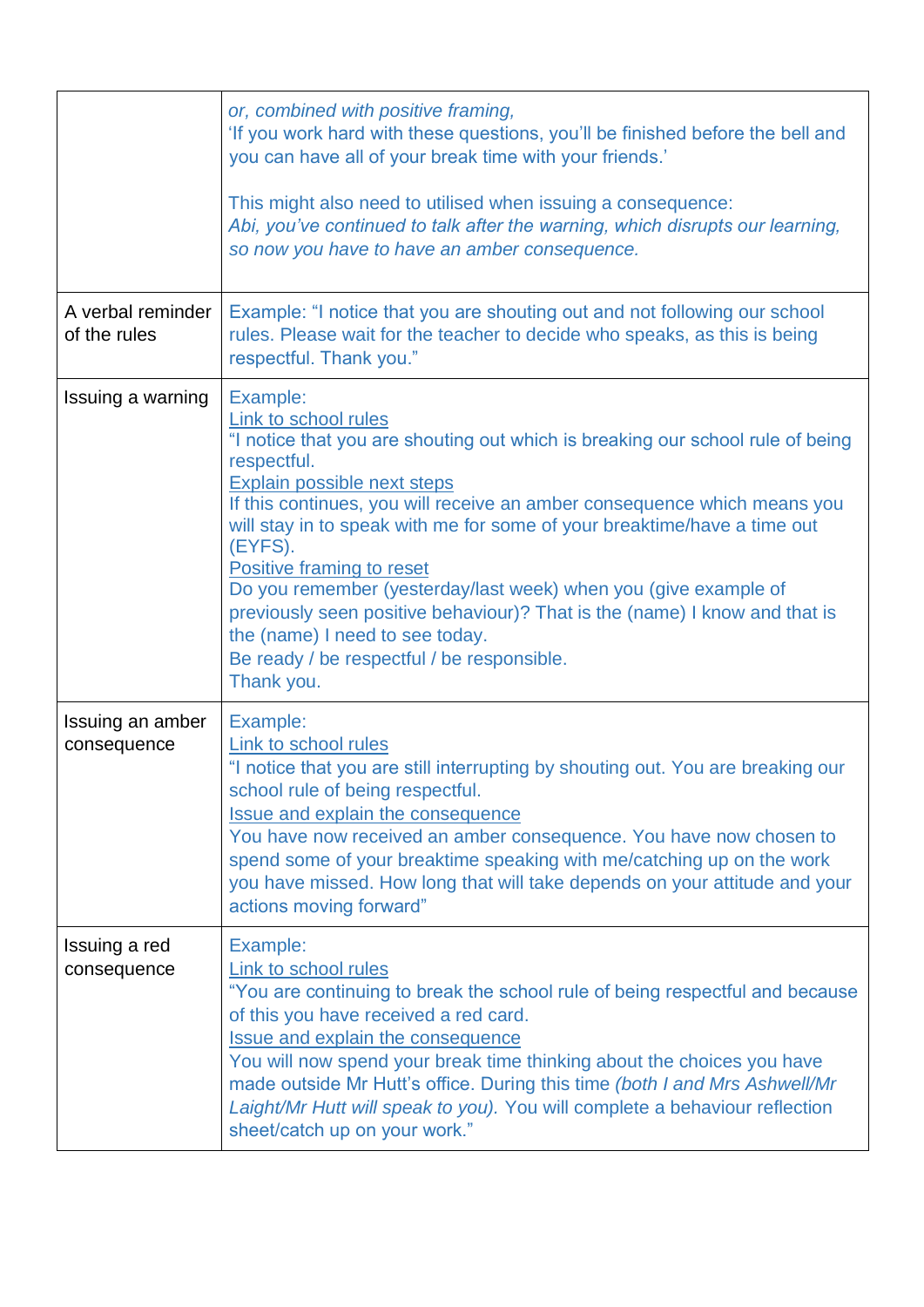| Restorative<br>conversations:<br>questions to ask                      | Shine a light on the behaviour<br>What happened/which school rule was broken?<br>What were you thinking/feeling at the time?<br>What do you think and how do you feel now?<br>(behaviour) isn't like you - is there anything I need to know about that<br>might be a reason why you've acted differently?<br>Discuss the way forward<br>Who has been affected by this behaviour?<br>What is needed to put things right?<br>How can you make sure that this doesn't happen again?<br>Tell me what our rules are.                                                                                                                                                                                                                                                             |  |  |  |
|------------------------------------------------------------------------|-----------------------------------------------------------------------------------------------------------------------------------------------------------------------------------------------------------------------------------------------------------------------------------------------------------------------------------------------------------------------------------------------------------------------------------------------------------------------------------------------------------------------------------------------------------------------------------------------------------------------------------------------------------------------------------------------------------------------------------------------------------------------------|--|--|--|
| <b>Threshold</b>                                                       | 'Close the chapter'                                                                                                                                                                                                                                                                                                                                                                                                                                                                                                                                                                                                                                                                                                                                                         |  |  |  |
| conversation<br>after a                                                | I'm glad we've been able to talk about what happened and how you can do                                                                                                                                                                                                                                                                                                                                                                                                                                                                                                                                                                                                                                                                                                     |  |  |  |
| consequence                                                            | better in the future. It's very important that you remember what we talked<br>about today because I know you can do better.                                                                                                                                                                                                                                                                                                                                                                                                                                                                                                                                                                                                                                                 |  |  |  |
| has been                                                               | Give a reminder about escalation                                                                                                                                                                                                                                                                                                                                                                                                                                                                                                                                                                                                                                                                                                                                            |  |  |  |
| completed                                                              | If you (repeat the behaviour) again, you will (next step on formal<br>consequences ladder) and I think a smart child like you shouldn't be in that<br>situation. I want you in class and doing well.<br><b>Clean the slate</b><br>We've discussed everything that we need to discuss now, so once you leave<br>this room the matter will be finished and you will have a fresh start. I want<br>you to do better, I believe you can do better and I expect you to do better. /<br>You are part of this group and in this group we have high standards. I<br>believe you can achieve these high standards (alternative).                                                                                                                                                     |  |  |  |
| <b>Difficult</b><br>conversation with<br>a parent (phone<br>call home) | Reassure the parent that the child is safe and OK<br>Hi, is that (parent)? It's (teacher) from Coppice. First of all (student) is fine. I<br>just wanted to know if this is an OK time to chat about how they were today?<br><b>Positive framing</b><br>(student) has done some great work in my lessons (give positive examples if<br>possible). They can behave really well when they want to. However, I'm<br>afraid (student) has let him/herself down a bit today and I need your help<br>getting them back on track. Have you got five minutes to talk about that?<br>Focus on the behaviour rather than the child<br>Outline the facts of what happened, maintaining positive regard for the child,<br>while being clear that the incident was unacceptable and why. |  |  |  |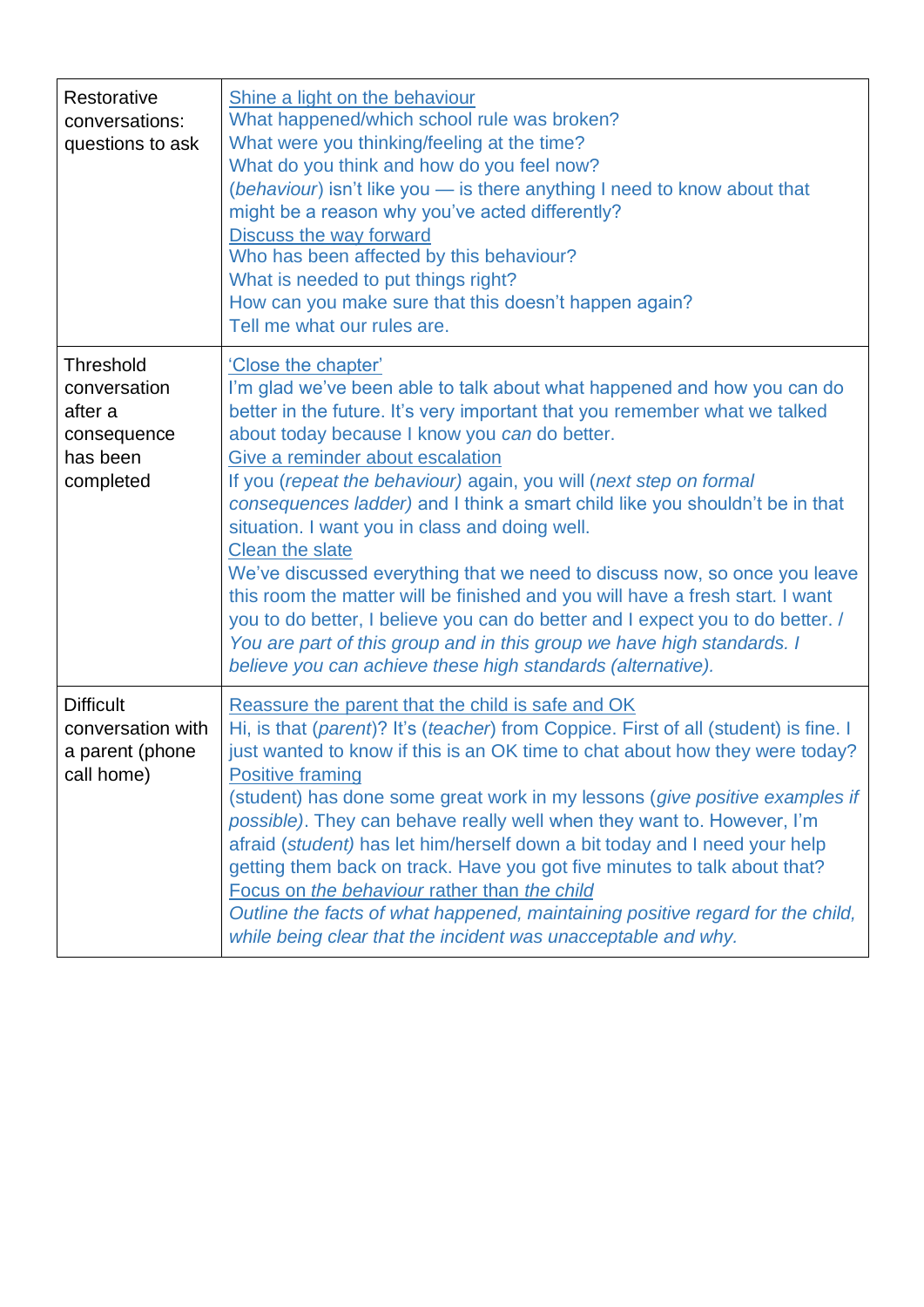| <b>Difficult</b><br>conversation with<br>a parent (child<br>present) | <b>Explain the reason for the meeting</b><br>(To the parent)<br>Thank you for meeting me. Unfortunately, name chose to e.g. be rude to an<br>adult / walk out of class today. This is unacceptable.<br>Refer back to the rules and give a sanction<br>(To the child, using a physical copy of the rules as a prompt if necessary)<br>Name, what are the rules?<br>What rule did you break?<br>I am very disappointed. The consequence of (e.g. being rude to an adult)<br>is<br>(To the parent)<br>Working together on issues like this is best. Can you follow up by talking<br>about this at home and reinforcing to your child the expected behaviour that<br>we've discussed today so that hopefully we don't get a further repeat?<br><b>Reset expectations</b><br>(To the child)<br>I expect you to be respectful at all times / stay in the classroom where I can<br>keep you safe etc.<br>Do you understand? (Insist on a 'Yes, Miss / Mrs / Mr X.')<br>Thank you.<br>(To the parent)<br>Thank you again for coming in today. As far as I'm concerned, once you've<br>spoken about it with (name) and reinforced what s/he needs to do moving<br>forward, the matter is over and we can move forward positively. I'm |
|----------------------------------------------------------------------|------------------------------------------------------------------------------------------------------------------------------------------------------------------------------------------------------------------------------------------------------------------------------------------------------------------------------------------------------------------------------------------------------------------------------------------------------------------------------------------------------------------------------------------------------------------------------------------------------------------------------------------------------------------------------------------------------------------------------------------------------------------------------------------------------------------------------------------------------------------------------------------------------------------------------------------------------------------------------------------------------------------------------------------------------------------------------------------------------------------------------------------------------------------------------------------------------------------------------|
| 'Containing'<br>dysregulated<br>behaviour                            | confident we'll see them back to their best.<br>(approach calmly, keeping a safe distance with calm body language and<br>gentle, assertive eye contact)<br>'(name) I can see that you're upset. I'm here to help. Tell me what has<br>happened/is happening'.<br>Help the child to recognise the feeling through descriptive feedback<br>Use 'WIN' (I Wonder, I Imagine, I Notice) to explore the underlying reasons<br>for the dysregulated behaviour<br>Offer safe, structured alternatives<br>e.g I saw you just now kick that boy and that is not OK. Kicking hurts and it<br>is not OK. I saw you watching me to see my reaction. I am wondering if you<br>were checking me out. I imagine that you want to see what I am going to do.<br>I think that you might be imagining that I am going to be very cross or that I<br>am going to hate you." Depending on the child's reaction, this could be<br>followed up with "Actually I care about you and I am here to keep you safe.<br>You really matter to me. I'm not cross with you. I can see you need help to<br>work this out differently.                                                                                                                         |
| Discussing with<br>the class when a<br>behaviour                     | (not necessarily in front of the child responsible for the behaviour)<br>I know some of you will be aware that we've had an incident in our class<br>today where one of our school rules has been broken.                                                                                                                                                                                                                                                                                                                                                                                                                                                                                                                                                                                                                                                                                                                                                                                                                                                                                                                                                                                                                    |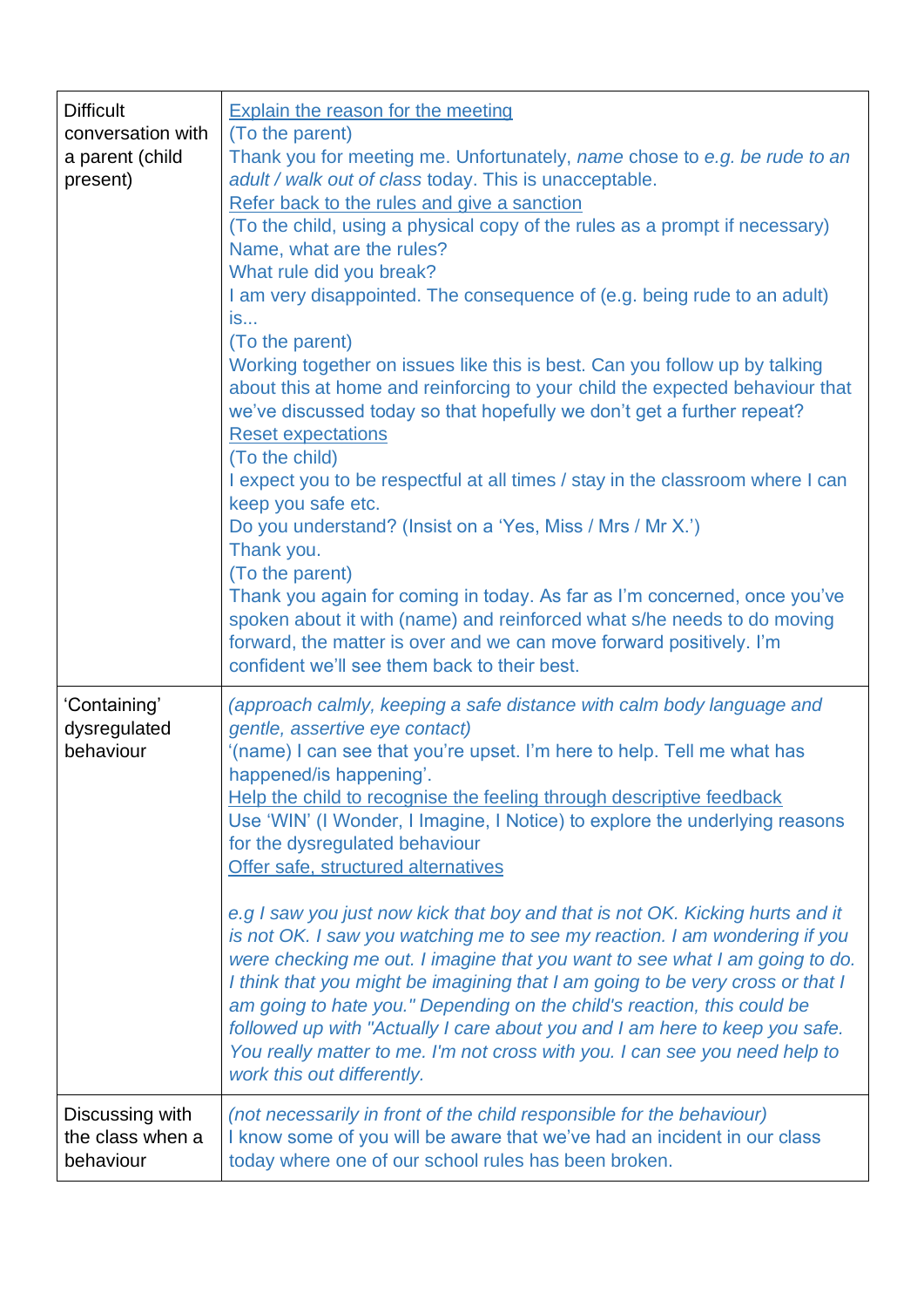| exception has<br>been made     | I want you all to know that I haven't ignored the behaviour and that it still<br>mattered. I am taking action to address the behaviour but the response will<br>be different to the usual way you'd expect me to respond to this kind of<br>behaviour. There are reasons for this but I won't be sharing those reasons<br>with you because everyone is entitled to their privacy.   |
|--------------------------------|-------------------------------------------------------------------------------------------------------------------------------------------------------------------------------------------------------------------------------------------------------------------------------------------------------------------------------------------------------------------------------------|
| Removing a child<br>from class | (name), this behaviour is not OK. You have broken our school rule of (e.g let<br>everyone learn) so now I need you to spend some time at the Headteacher's<br>office so that everyone can learn and.<br>(name) it's my job to keep everybody safe and that behaviour was really<br>dangerous so I need you to spend some time at the Headteacher's office<br>until you're ready to. |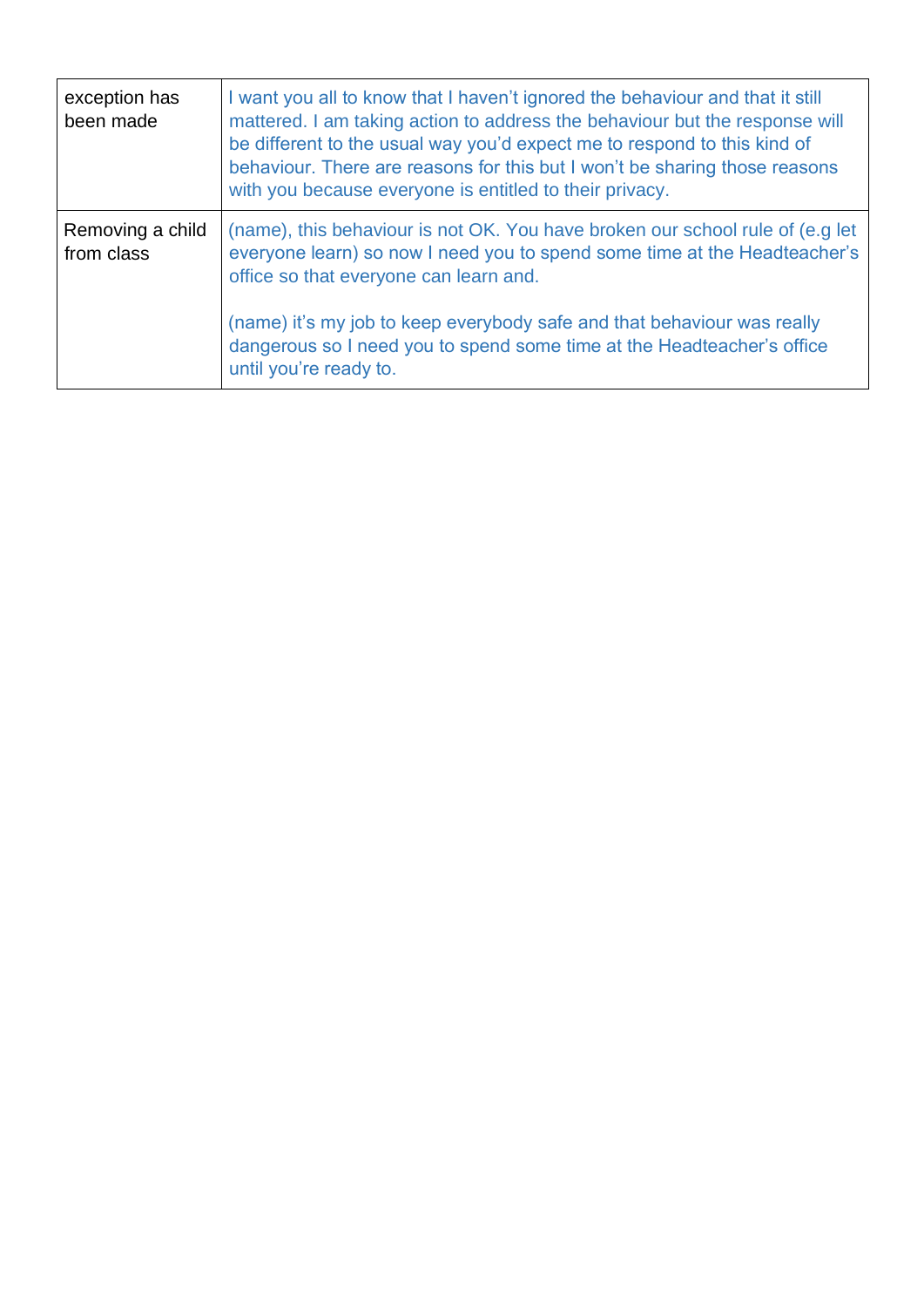# **Appendix 8: Lunchtime expectations and routines — summary for lunchtime supervisors**

## - **Children can sit in friendship groups to eat.**

We don't want lots of movement around the classroom, so the children are limited to one opportunity to move seats each lunchtime. Children in the lunch hall should decide where to sit and stick with their decision. However, staff in the hall should proactively look for children sitting alone and can move children to sit with others if the child would like to.

## - **Children should use calm, quiet voices in the classrooms and hall.**

Talking is fine as long as children are getting through their lunch promptly and not talking with their mouths full. If specific children are not doing this, talk to them 1-1 by going over or calling them to you; if the whole class is far too noisy, use 'signal, pause, insist' to deliver the message (make sure no one is eating while you're talking to the class). If children ignore this, utilise the formal consequences ladder in our school behaviour policy.

# The children need to be responsible for our school environment and its things.

They should put their rubbish in their lunchbox to take home, pick up any bits that they drop (in classrooms) and immediately inform an adult of any spills or mess that they can't sort themselves (including anything dropped in the hall).

## - **Operate a 'one-in, one-out' system for using the toilet**.

This is the same as lessons and ensures that we don't have too many children in the toilet (even though there is more than one cubicle, operate on the assumption that someone from another class is using all but one of them).

#### - **Children should remain in their seats when they have finished eating.**

They should not be playing physical games or wet-play games in the classroom. Whiteboards could be used to play videos, though this should happen three times a week at most.

## - **Operate a two-whistle system at the end of lunchtime**.

When the first whistle sounds, children are expected to stop and copy the stop signal being shown by the adults. On the second whistle, children are expected to walk without talking to their lines. Where possible, if the children are spread out over a large area, lunchtime supervisors will need to coordinate with another member of staff to blow their whistles at the same time so that it can be heard everywhere.

| Year | <b>Eating times</b>                                                    | <b>Playing times</b>                                         |
|------|------------------------------------------------------------------------|--------------------------------------------------------------|
| N    | 11:30 - 12:00 (hall)                                                   | 12.00 - 12:15 (nursery area)                                 |
| R    | 11:30 - 12:00 (hall)                                                   | 12:00 - 12:30                                                |
|      | 12:00 - 12:30 (hall)                                                   | $12:30 - 1:00$                                               |
| 2    | 12:15 - 12:45 (hall)                                                   | 12:00 - 12:15 and 12:45 - 1:00                               |
| 3    | 12:30 - 12:50 (packed lunches in classrooms/hall for hot dinners only) | 12:50 - 1:20                                                 |
| 4    | 12:30 - 12:50 (packed lunches in classrooms/hall for hot dinners only) | 12:50 - 1:20                                                 |
| 5    | 12:20 - 12:45 approx. (hall)                                           | 12:45 - 1:10 (return to KS2 playground when finished eating) |
| 6    | 12:20 - 12:45 approx. (hall)                                           | 12:45 - 1:10 (return to KS2 playground when finished eating) |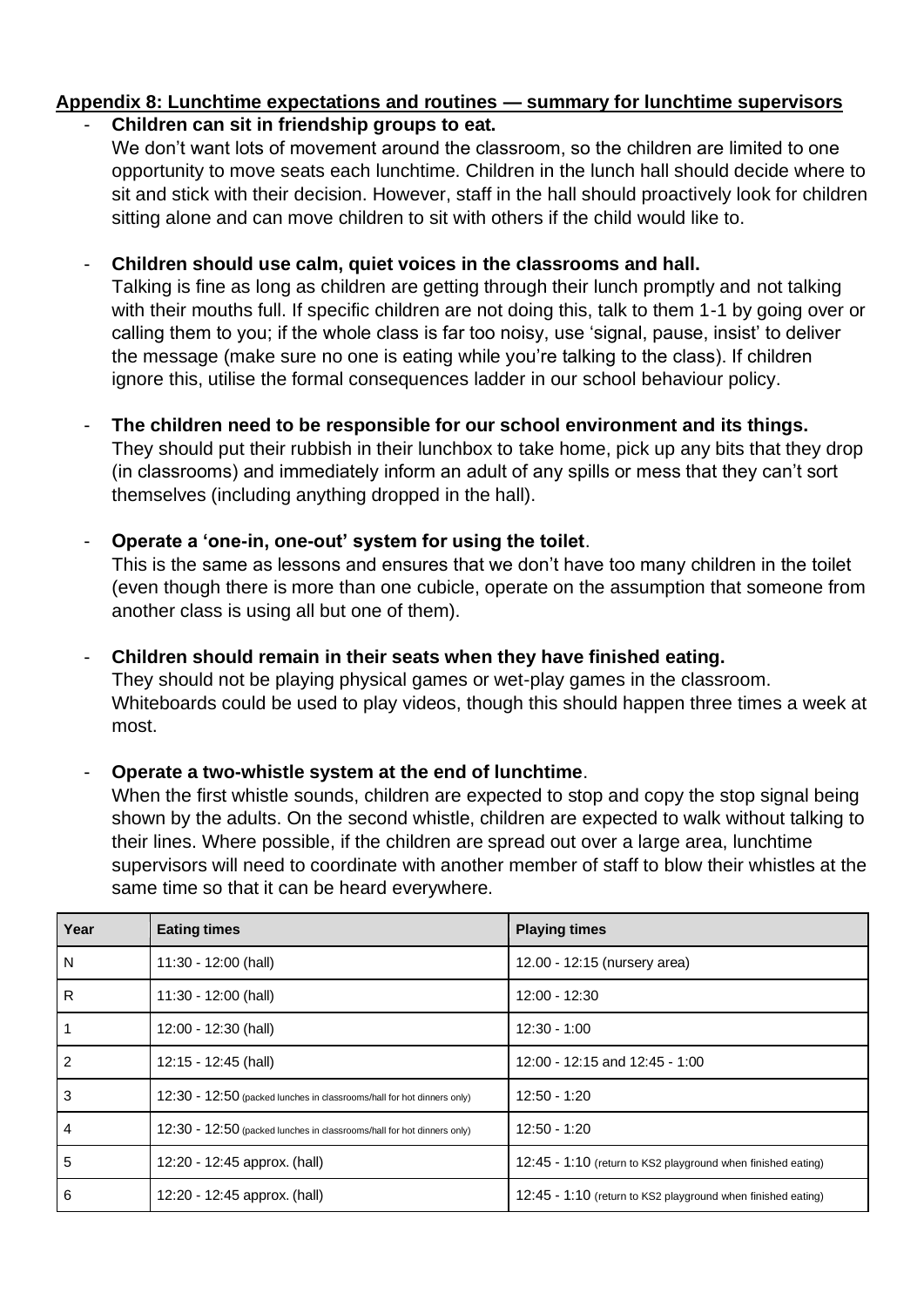#### **School rules, mantras and expectations of children**

**'Fantastic walking'** — single file, left hand side, voices off, hands at sides, shoulders back and down, head held high, smile

(follow instructions) **'First time, every time'**

**Dress to impress** — before entering school, children should be reminded to correct their uniform (shirts and polos are tucked in, ties are straight, jumpers aren't tied around waist or shoulders, no hats or hoods indoors)

**STEPS to politeness** — **s**ay (*good morning*), **t**hank you, **e**xcuse me, **p**lease, **s**orry

**GLASS greetings** — **g**ood (morning), **l**ook, **a**sk how someone is, **s**mile, **s**hare how you feel

**BLAST for listening** — **b**e quiet, **l**isten to all the words, **a**sk and answer questions, **s**it still, **t**rack the speaker

**SHAPE for speaking** — **s**peak in full **s**entences, **h**ands away from mouth, **a**rticulate clearly, **p**roject your voice, **e**ye contact

#### **School key behaviour strategies**

#### **Signal, pause, insist:**

| 3) Give the<br>2) Making sure<br>1) Hold up your<br>children a short<br>hand (without<br>you have<br>speaking) as a<br>maximum<br>signal that you<br>and give the<br>visibility,<br>signal. Before<br>need the<br>scanning the<br>moving on be<br>children's<br>space and<br>making eye<br>sure that<br>attention.<br>contact with the<br>everyone has<br>children.<br>given you the | 4) If you can't get<br>5) When ready,<br>affirm their<br>a 100% response<br>through body<br>positive response<br>moment to notice<br>with "Thank you.<br>language and<br>Hands down,<br>eye contact, use<br>look and listen".<br>low level<br>reminders.(e.g.<br>"almost everyone<br>is showing me<br>they're ready") or<br>agreed response.<br>("Amelia, I need<br>you showing me<br>the ready<br>signal"). |
|--------------------------------------------------------------------------------------------------------------------------------------------------------------------------------------------------------------------------------------------------------------------------------------------------------------------------------------------------------------------------------------|--------------------------------------------------------------------------------------------------------------------------------------------------------------------------------------------------------------------------------------------------------------------------------------------------------------------------------------------------------------------------------------------------------------|
|--------------------------------------------------------------------------------------------------------------------------------------------------------------------------------------------------------------------------------------------------------------------------------------------------------------------------------------------------------------------------------------|--------------------------------------------------------------------------------------------------------------------------------------------------------------------------------------------------------------------------------------------------------------------------------------------------------------------------------------------------------------------------------------------------------------|

## **Positive framing:**

*Examples*

'At this school, we (e.g. dress to impress)' '(name), I need you to be (e.g. facing the front with your hands at your side) 'Please walk sensibly in our corridors' 'Show me fantastic walking'

'If you stay in your place, you will finish your lunch quicker and have more time on the playground'

#### **Be seen looking:**

The adults on the field and playground need to be spread out well enough that all children can be seen and that children are close enough to an adult that intervention for behaviour is fast when needed.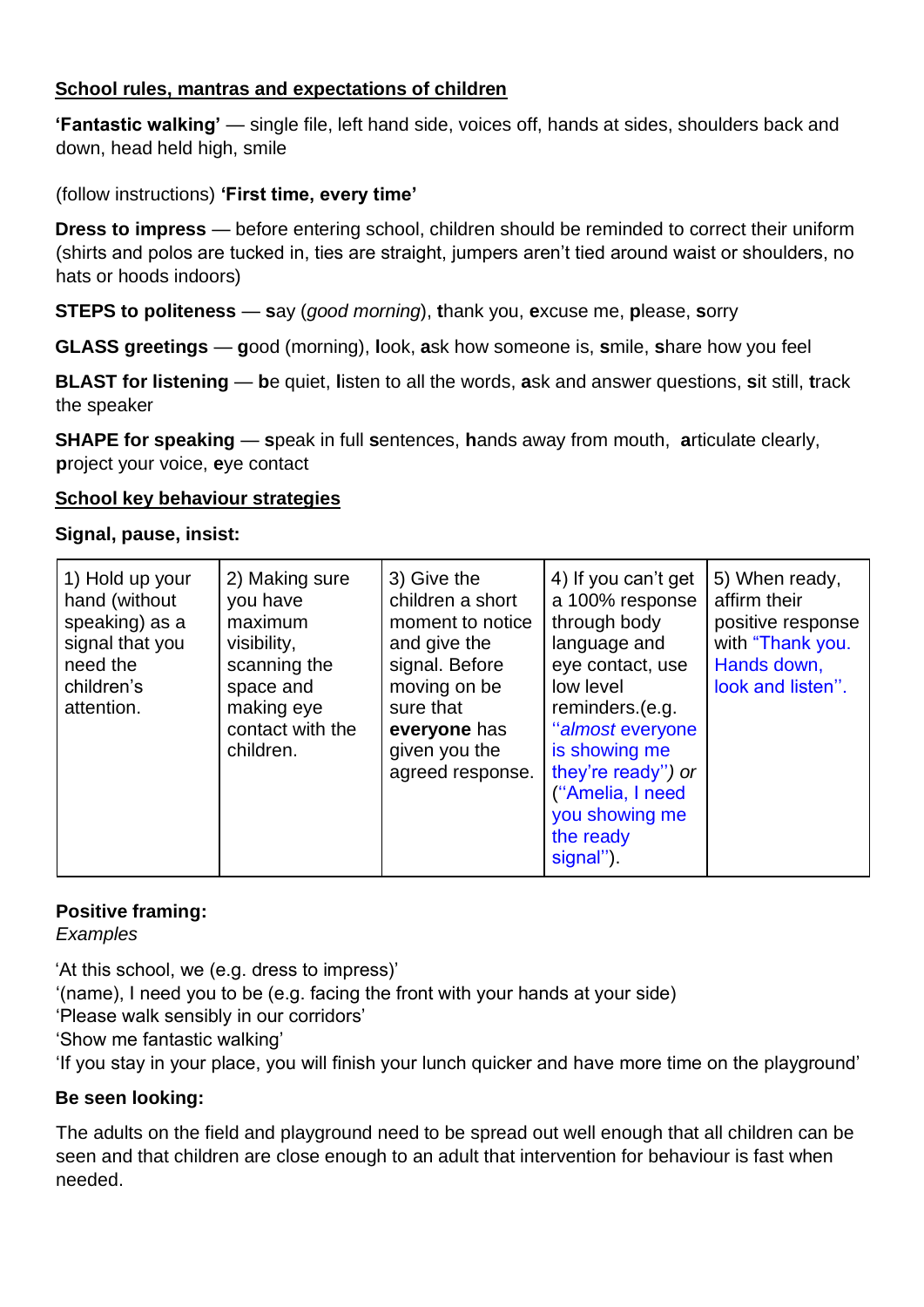#### **Covid 19 Addendum: Updated Behaviour Guidance**

When school reopens to all pupils in September, it will be our aim to maintain a friendly, encouraging, secure, supportive and safe school environment in which we can all learn.

At The Coppice, we recognise that following rules is a learnt skill which children need to be systematically taught and revised frequently. To reduce the risk of spreading the coronavirus and keep children and staff safe we are introducing some new rules in addition to the Whole School Rules. These are detailed below.

#### **General Expectations:**

Adults should maintain 2 metre distance from each other and, wherever possible, from children.

Face to face contact should be minimised.

Time spent within 1 metre of another person should be limited wherever possible.

SEND educational and care support should be provided as normal. 1-2-1s can use PPE when working closely with a child for prolonged periods of time if they wish to.

Teaching staff should stay with their bubbles where possible. They can move between bubbles but only to deliver the timetable or PPA.

The school libraries should not be used at this time.

#### **Classrooms Expectations:**

Pupils are seated side by side, facing forwards where possible.

Face to face discussions should be planned based on side to side practice.

Phonics should be taught as part of the reading curriculum. Children to face forwards, sessions to be short and option to staff to wear a face shield.

Cloakrooms can be used; however, pupils should be encouraged to limit the amount of equipment they bring into school with them each day.

Individual and very frequently used equipment, such as pencils and pens should not be shared.

Classroom based resources, such as books and games, can be used and shared within the bubble; however, this equipment should be cleaned regularly.

Resources shared between bubbles, such as sports, art and science equipment should always be cleaned between bubbles or rotated to be left unused for 48 hours (or 72 hours for plastics) this should include library books.

Singing in groups larger than 15 is not permitted at this time.

#### **Changes to Routines:**

There will be no large gatherings, assemblies or collective worship involving more than one class group. Assemblies will be conducted virtually, via MS Teams. Collective worship will be held in the classroom.

Movement around the school site will be kept to a minimum. To avoid creating busy corridors, pupils will always be escorted by an adult as they move around the school and where possible this will be via an outdoor route.